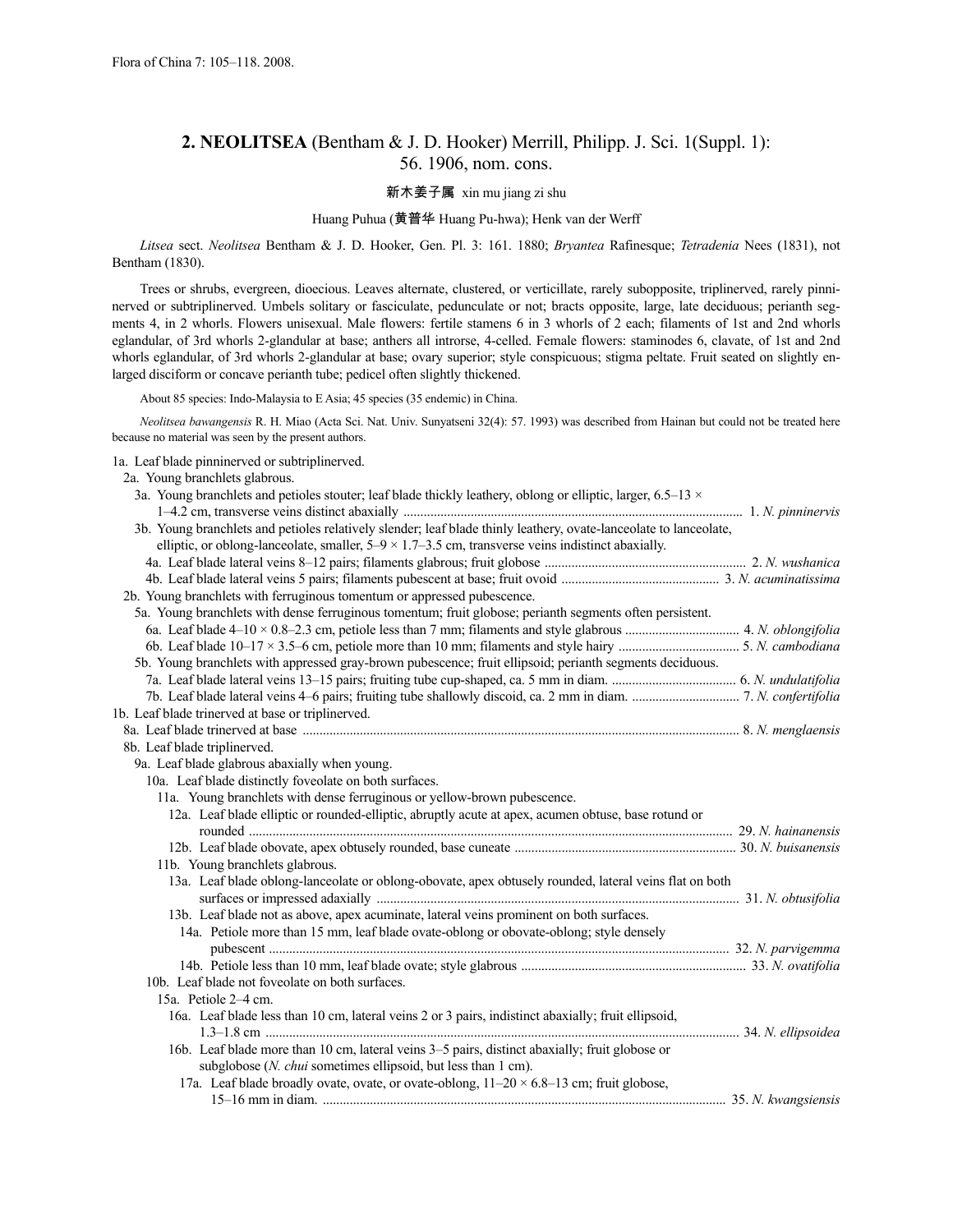| 17b. Leaf blade elliptic to ovate-elliptic, $8-16 \times 2.7-9$ cm; fruit subglobose or ellipsoid, ca. 8 mm      |  |
|------------------------------------------------------------------------------------------------------------------|--|
|                                                                                                                  |  |
| 15b. Petiole 0.7–1.5 cm, longest less than 2 cm.                                                                 |  |
| 18b. Midrib and lateral veins prominent on both surfaces.                                                        |  |
| 19a. Leaf blade caudate-acuminate or shortly caudate-acuminate at apex.                                          |  |
| 20a. Leaf blade lateral veins 2 or 3 pairs, except for lowermost pairs, veins arising from above                 |  |
|                                                                                                                  |  |
| 20b. Leaf blade lateral veins 3-6 pairs, except for lowermost pairs, veins arising from middle                   |  |
| or below middle of blade; fruit ovoid or obovoid.                                                                |  |
|                                                                                                                  |  |
|                                                                                                                  |  |
| 19b. Leaf blade acute or acuminate at apex.                                                                      |  |
|                                                                                                                  |  |
| 22b. Leaf blade often smaller, $3.5-6.5(-9) \times 1.3-2.5(-4)$ cm, veins distinctly prominent                   |  |
| abaxially.                                                                                                       |  |
|                                                                                                                  |  |
| 23b. Leaf blade ovate, ovate-lanceolate, ovate-elliptic, or elliptic, acuminate or acute at apex;                |  |
| style with dense sericeous pubescence or pilose at base.                                                         |  |
|                                                                                                                  |  |
|                                                                                                                  |  |
| 9b. Leaf blade hairy abaxially, at least on young leaves.                                                        |  |
| 25a. Leaf blade with golden yellow or pale yellow sericeous hairs abaxially.                                     |  |
|                                                                                                                  |  |
| 26b. Leaf blade falcate-acuminate, acuminate, or abruptly acute at apex, acumen not obtuse; fruit ellipsoid.     |  |
| 27a. Leaf blade with dense golden yellow sericeous hairs abaxially, falcate-acuminate or acuminate at            |  |
|                                                                                                                  |  |
| 27b. Leaf blade with dense appressed pale yellow sericeous pubescence abaxially, abruptly acute                  |  |
|                                                                                                                  |  |
| 25b. Leaf blade with pubescence or tomentum, not sericeous hairs abaxially.                                      |  |
|                                                                                                                  |  |
| 28b. Young branchlets hairy.                                                                                     |  |
| 29a. Midrib and lateral veins distinctly impressed adaxially on leaf blade; umbel many flowered  12. N. velutina |  |
| 29b. Midrib and lateral veins elevated adaxially on leaf blade; umbel 6-flowered.                                |  |
| 30a. Leaf blade lateral veins 1 pair, arising 3–8 mm from base and extending to apex, veinlets 6–9               |  |
|                                                                                                                  |  |
| 30b. Leaf blade lateral veins 2–6 pairs, lowermost pair arising from base or a little above base                 |  |
| and extending to above middle of blade.                                                                          |  |
| 31a. Leaf blade larger, mostly more than 12 cm, largest 15-30 cm.                                                |  |
| 32a. Leaf blade obovate, ovate, or elliptic, often $2-2.5 \times$ as long as broad.                              |  |
| 33a. Young branchlets and petioles with dense appressed gray-white short pubescence; fruiting                    |  |
|                                                                                                                  |  |
| 33b. Young branchlets and petioles with dense ferruginous-yellow tomentum; fruiting pedicel                      |  |
|                                                                                                                  |  |
| 32b. Leaf blade mostly oblong shapes, often $3 \times$ or more as long as broad.                                 |  |
| 34a. Leaf blade ovate-oblong or oblong, gray pubescent abaxially, transverse veinlets indistinct  16. N. villosa |  |
| 34b. Leaf blade oblong-lanceolate or oblong-oblanceolate, with yellow-brown villous hairs or                     |  |
| tomentum abaxially, transverse veinlets distinct.                                                                |  |
| 35a. Leaf blade caudate-acuminate at apex, broadly cuneate or rotund at base, abaxially with                     |  |
|                                                                                                                  |  |
| 35b. Leaf blade shortly acute or abruptly acute at apex, base cuneate, glabrate abaxially,                       |  |
|                                                                                                                  |  |
| 31b. Leaf blade smaller, mostly less than 10 cm, largest not over 13 cm.                                         |  |
| 36a. Young branchlets, leaf blade abaxially, and petioles with dense ferruginous-yellow                          |  |
|                                                                                                                  |  |
| 36b. Young branchlets, leaf blade abaxially, and petioles with pubescence; petiole often                         |  |
| more than 10 mm.                                                                                                 |  |
| 37a. Fruit obovoid-ellipsoid or ellipsoid to ovoid.                                                              |  |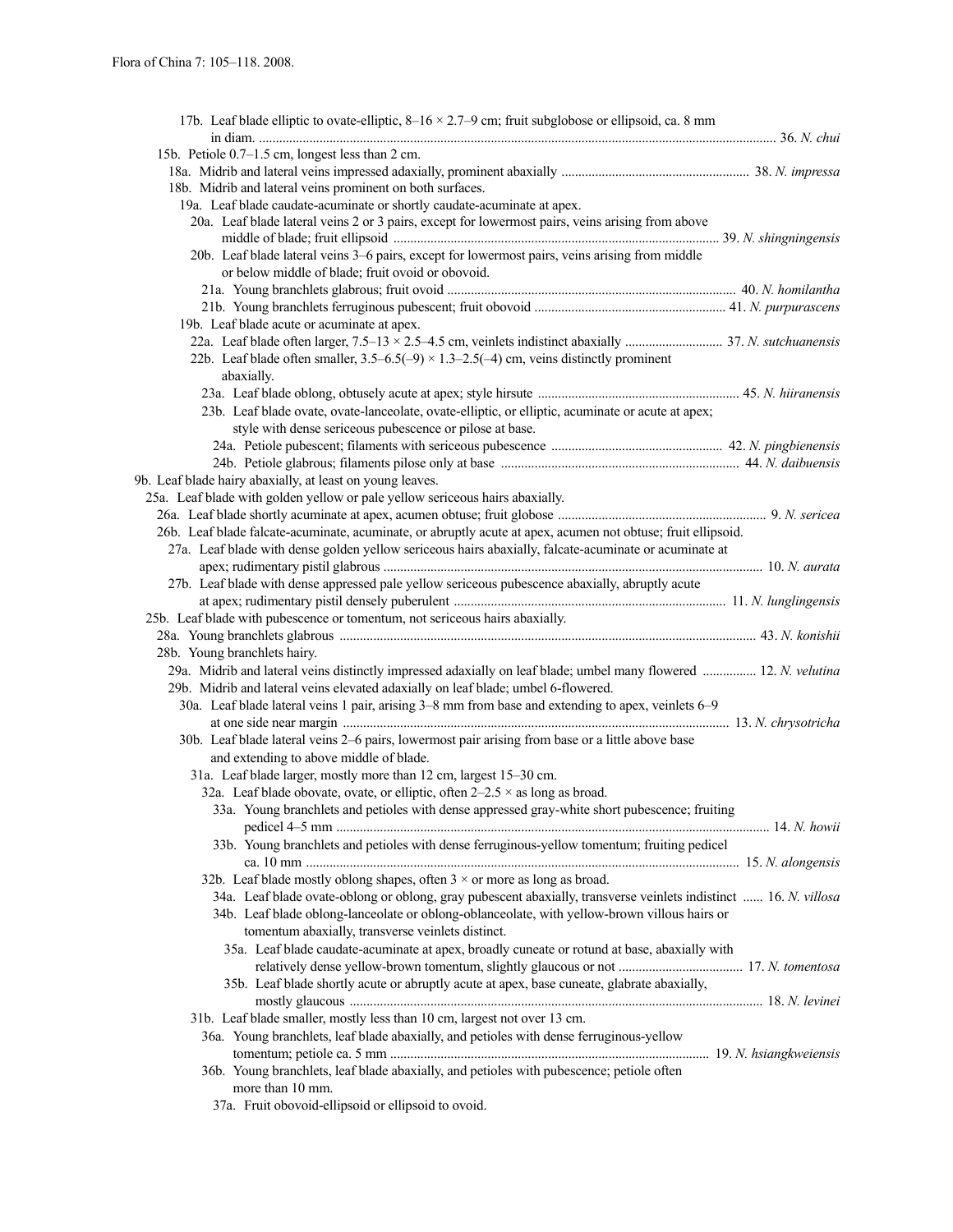| 38a. Leaf blade lanceolate or obovate-lanceolate, pubescent abaxially when old;                     |  |
|-----------------------------------------------------------------------------------------------------|--|
|                                                                                                     |  |
| 38b. Leaf blade elliptic or oblong-elliptic, becoming glabrous abaxially when old;                  |  |
|                                                                                                     |  |
| 37b. Fruit globose or nearly globose.                                                               |  |
|                                                                                                     |  |
| 39b. Fruiting pedicels less than 12 mm.                                                             |  |
| 40a. Leaf blade slightly appressed pubescent or along veins yellow pubescent abaxially.             |  |
| 41a. Leaf blade apex acuminate, base obtuse to cuneate, not decurrent, with gray                    |  |
| appressed pubescence abaxially when young; fruiting pedicels ca. 10 mm  25. N. variabillima         |  |
| 41b. Leaf blade narrowly acuminate at apex, base cuneate, slightly decurrent, only                  |  |
| along veins with yellow pubescence abaxially when young; fruiting pedicels                          |  |
|                                                                                                     |  |
| 40b. Leaf blade densely brown or gray villous abaxially when young.                                 |  |
| 42a. Leaf blade lateral veins, except for lowermost pair, arising from middle or below              |  |
|                                                                                                     |  |
| 42b. Leaf blade lateral veins, except for lowermost pair, arising from above middle                 |  |
| of blade, often indistinct adaxially; petiole 0.5–0.8 cm.                                           |  |
| 43a. Leaf blade thickly leathery, shiny adaxially, margin not sinuous-rugose in a                   |  |
|                                                                                                     |  |
| 43b. Leaf blade thinly leathery, somewhat shiny adaxially, margin sinuous-rugose                    |  |
| in a dry state.                                                                                     |  |
| 44a. Fruiting pedicels $(6-10-12 \text{ mm})$ ; leaf blade distinctly gray-white abaxially, lateral |  |
|                                                                                                     |  |
| 44b. Fruiting pedicels 3–5 mm; leaf blade grayish green abaxially, lateral veins 3 or 4             |  |
|                                                                                                     |  |

**1. Neolitsea pinninervis** Yen C. Yang & P. H. Huang, Acta Phytotax. Sin. 16(4): 38. 1978.

### 羽脉新木姜子 yu mai xin mu jiang zi

Shrubs or small trees, up to 12 m tall. Branchlets glabrous. Leaves alternate or clustered at apex of branchlet, subverticillate; petiole to 2 cm, glabrous; leaf blade oblong or elliptic, 6.5–  $13 \times 1-4.2$  cm, thickly leathery, shiny, glabrous on both surfaces, pinninerved, lateral veins 7–9 pairs, transverse veins distinct abaxially, base cuneate or broadly cuneate, apex abruptly acute or falcate-acute. Umbels 2 or 3 in leaf axils, male umbel 5-flowered; peduncle 1–2 mm. Pedicel villous. Perianth segments 4, elliptic. Male flowers: fertile stamens 6–8; filaments covered with pubescence at base, of 3rd whorls each with 2 stipitate shield-shaped glands at base; rudimentary pistil ovoid; style pubescent. Fruit subglobose, ca. 6 mm in diam., black at maturity; fruiting pedicel 1–1.2 cm, pubescent or subglabrous, thickened at apex. Fl. Mar–Apr, fr. Aug–Sep.

● Dense or sparse mountain forests, mountaintops; 700–1700 m. N Guangdong, Guangxi, Guizhou, Hunan.

**2. Neolitsea wushanica** (Chun) Merrill, Sunyatsenia 3: 250. 1937.

### 巫山新木姜子 wu shan xin mu jiang zi

Small trees, 4–10 m tall. Branchlets glabrous or pubescent. Leaves alternate or clustered toward apex of branchlet; petiole 8–15 mm, glabrous or pubescent; leaf blade elliptic or oblonglanceolate,  $5-9 \times 1.7-3.5$  cm, glabrous on both surfaces, glaucous abaxially, pinninerved or sometimes subtriplinerved, lateral veins 8–12 pairs, base somewhat acuminate, apex acute or subacuminate. Umbels axillary or lateral, sessile, 5-flowered. Pedicel sericeous-pubescent. Perianth segments 4. Male flowers: fertile stamens 6; filaments glabrous, of 3rd whorls each with 2 small glands at base; rudimentary pistil small, glabrous. Fruit globose or ellipsoid, 5–7 mm in diam., seated on shallowly discoid perianth tube, purple-black at maturity; fruiting pedicel slightly thickened at apex.

● Mountain slopes, forest margins, mixed forests, dense forests; 400–1500 m. Fujian, Guangdong, Guizhou, Hubei, SW Hunan, Shaanxi, Sichuan, NE Yunnan.

- 1a. Young branchlets and petioles glabrous; petiole more than 1 cm; fruit globose, 6–7 mm in diam. .................................... 2a. var. *wushanica* 1b. Young branchlets and petioles pubescent;
- petiole less than 1 cm; fruit ellipsoid, 8–9 × 5–6 mm ............................................ 2b. var. *pubens*

### **2a. Neolitsea wushanica** var. **wushanica**

### 巫山新木姜子(原变种) wu shan xin mu jiang zi (yuan bian zhong)

*Litsea wushanica* Chun, J. Arnold Arbor. 9: 153. 1928; *L. gracilipes* Hemsley (1891), not J. D. Hooker (1886); *Neolitsea gracilipes* H. Liu; *N. viridis* W. C. Cheng & S. Y. Hu.

Young branchlets and petioles glabrous; petiole slender, 10–15 mm. Fruit globose, 6–7 mm in diam. Fl. Oct, fr. Jun–Jul of next year.

● Mountain slopes, forest margins, mixed forests; 400–1500 m. Fujian, Guangdong, Guizhou, Hubei, Shaanxi, Sichuan, NE Yunnan (Yiliang).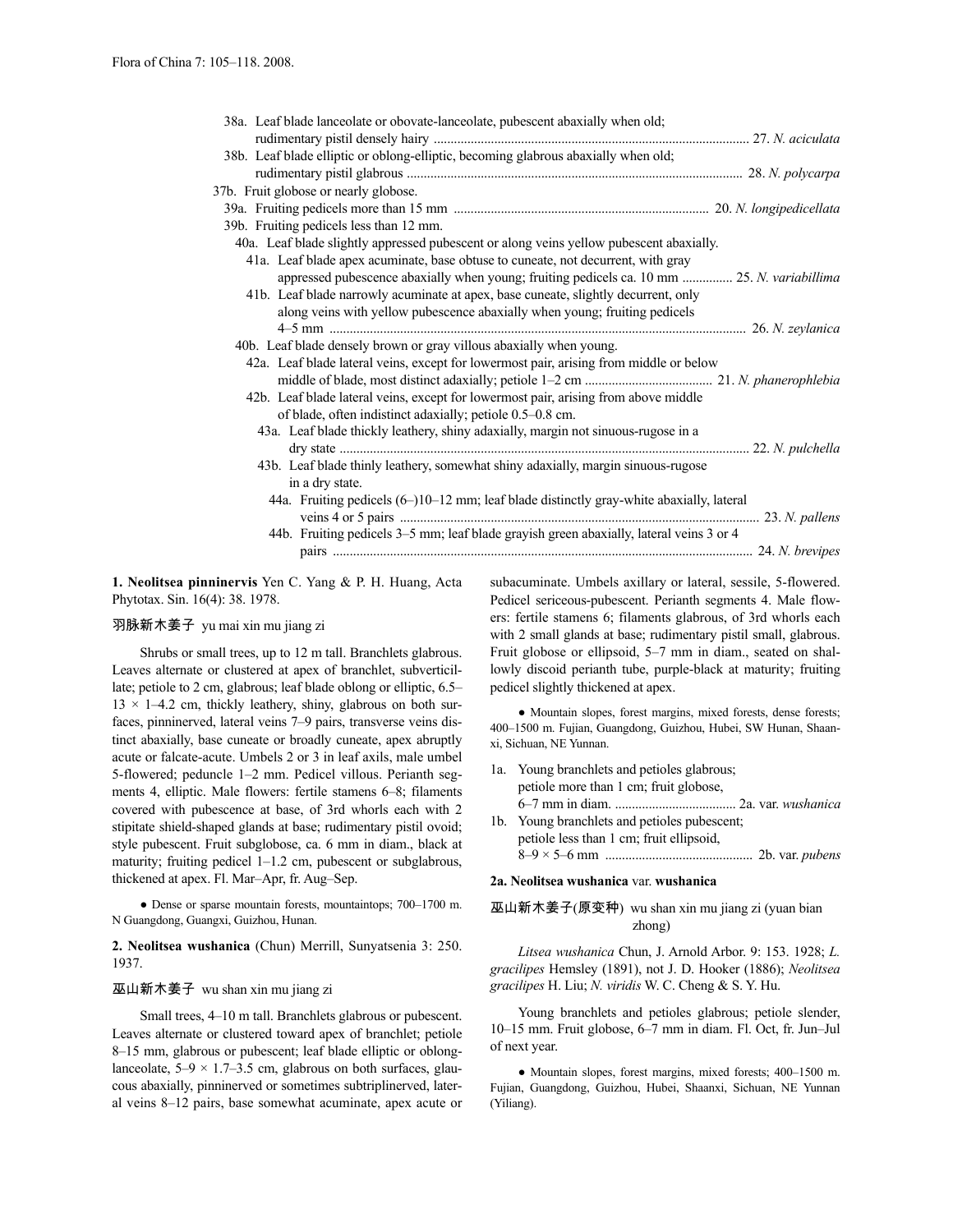**2b. Neolitsea wushanica** var. **pubens** Yen C. Yang & P. H. Huang, Acta Phytotax. Sin. 16(4): 38. 1978.

### 紫云山新木姜子 zi yun shan xin mu jiang zi

Young branchlets and petioles pubescent; petiole shorter, 8–10 mm. Fruit ellipsoid,  $8-9 \times 5-6$  mm.

● Dense forests; ca. 1200 m. SW Hunan.

**3. Neolitsea acuminatissima** (Hayata) Kanehira & Sasaki, Trans. Nat. Hist. Soc. Formosa 20: 381. 1930.

### 尖叶新木姜子 jian ye xin mu jiang zi

*Tetradenia acuminatissima* Hayata, Icon. Pl. Formosan. 3: 166. 1913.

Small trees. Branchlets subverticillate, glabrous. Leaves alternate or clustered at apex of branchlet; petiole 1–1.5 cm, glabrous; leaf blade ovate-lanceolate to lanceolate,  $6-9 \times 1.8-$ 2.5 cm, glabrous on both surfaces, pinninerved or subtriplinerved, lateral veins 5 pairs, base obtuse or cuneate, apex acuminate to caudate-acuminate. Umbels axillary or lateral, sessile or subsessile, male umbel 4-flowered. Pedicel 4–5 mm. Perianth segments 4, rotund. Male flowers: fertile stamens 6; filaments pubescent at base, of 3rd whorls each with 2 reniform glands at base; rudimentary pistil ovoid. Fruit ovoid, 7–10 mm; fruiting pedicel ca. 1 cm, pubescent to glabrous. Fr. Oct–Nov.

● Evergreen broad-leaved forests on high mountains. Taiwan.

**4. Neolitsea oblongifolia** Merrill & Chun, Sunyatsenia 2: 234. 1935.

### 长圆叶新木姜子 chang yuan ye xin mu jiang zi

Trees, 8–10 m tall, sometimes up to 22 m tall. Young branchlets, petioles, and inflorescences ferruginous pubescent. Leaves alternate, sometimes 4–6 clustered at apex of branchlet, subverticillate; petiole 3–7 mm; leaf blade oblong or oblonglanceolate,  $4-10 \times 0.8-2.3$  cm, glabrous on both surfaces, except for midrib with ferruginous pubescence when young abaxially, pinninerved, lateral veins 4–6 pairs, base acute, apex obtuse, acute, or acuminate. Umbels 3–5, axillary or lateral, sessile, 4- or 5-flowered. Pedicel ca. 5 mm. Perianth segments 4, ovate, with ferruginous pubescence outside. Male flowers: fertile stamens 6; filaments glabrous, of 3rd whorls each with 2 rounded glands at base. Fruit globose, 8–10 mm in diam., dark black-brown at maturity; fruiting pedicel thickened at apex; perianth segments often persistent. Fl. Aug–Nov, fr. Sep–Dec.

● Valleys, dense forests, forest margins; 300–900 m. Guangxi, Hainan.

The wood is used for construction, furniture, and agricultural tools. The seeds contain 25%–30% oil.

**5. Neolitsea cambodiana** Lecomte, Notul. Syst. (Paris) 2: 335. 1913.

### 锈叶新木姜子 xiu ye xin mu jiang zi

Trees, 8–12 m tall, 10–15 cm d.b.h. Young branchlets densely ferruginous tomentose or yellow-brown appressed pubescent. Leaves 3–5-subverticillate; petiole 1–1.5 cm, pubescence similar to that on young branchlets; leaf blade oblonglanceolate, oblong-elliptic, lanceolate, obovate, or elliptic, 10–  $17 \times 3.5$ –6 cm, densely ferruginous tomentose on both surfaces when young and becoming glabrous, glabrate abaxially, pinninerved or subtriplinerved, lateral veins 4 or 5 pairs, base narrow or cuneate, apex acuminate, subcaudate, or abruptly acute. Umbels 5–7-clustered, sessile or subsessile, 4- or 5-flowered. Male flowers: perianth segments ovate; fertile stamens 6, exserted; filaments villous at base, of 3rd whorls each with 2 small glands at base; rudimentary pistil glabrous. Fruit globose, 8–10 mm in diam., seated on flat discoid perianth tube; fruiting pedicel ca. 7 mm.

Mixed forests, sparse forests, roadsides, thickets; below 1000 m. Fujian, Guangdong, Guangxi, Hainan, Hunan, S Jiangxi [Cambodia, Laos].

- 1a. Young branchlets and petioles densely
- ferruginous tomentose ........................ 5a. var. *cambodiana* 1b. Young branchlets and petioles
	- yellow-brown appressed pubescent ............ 5b. var. *glabra*

#### **5a. Neolitsea cambodiana** var. **cambodiana**

锈叶新木姜子(原变种) xiu ye xin mu jiang zi (yuan bian zhong)

*Neolitsea ferruginea* Merrill.

Young branchlets and petioles densely ferruginous tomentose. Leaf blade oblong-oblanceolate, oblong-elliptic, or lanceolate, densely ferruginous tomentose on both surfaces when young and becoming glabrous, base cuneate, apex subcaudate or abruptly acute. Fl. Oct–Dec, fr. Jul–Aug of next year.

Mixed forests; below 1000 m. Fujian, Guangdong, Guangxi, Hainan, Hunan, S Jiangxi [Cambodia, Laos].

The bark, branchlets, and leaves contain glue and may be used for making incense. The leaves are used medicinally for treating furunculosis.

**5b. Neolitsea cambodiana** var. **glabra** C. K. Allen, Ann. Missouri Bot. Gard. 25: 418. 1938.

### 香港新木姜子 xiang gang xin mu jiang zi

*Actinodaphne hongkongensis* Chun; *Neolitsea hongkongensis* (Chun) C. K. Allen.

Young branchlets and petioles yellow-brown appressed pubescent. Leaf blade oblong-lanceolate, obovate, or elliptic, glabrous on both surfaces, base narrow or cuneate, apex acuminate or abruptly acute.

● Roadsides, thickets, sparse forests; below 1000 m. Fujian, Guangdong, Guangxi.

**6. Neolitsea undulatifolia** (H. Léveillé) C. K. Allen, J. Arnold Arbor. 17: 328. 1936.

### 波叶新木姜子 bo ye xin mu jiang zi

*Litsea undulatifolia* H. Léveillé, Fl. Kouy-Tchéou, 220. 1914–1915.

Shrubs or small trees, 2–7 m tall. Young branchlets ap-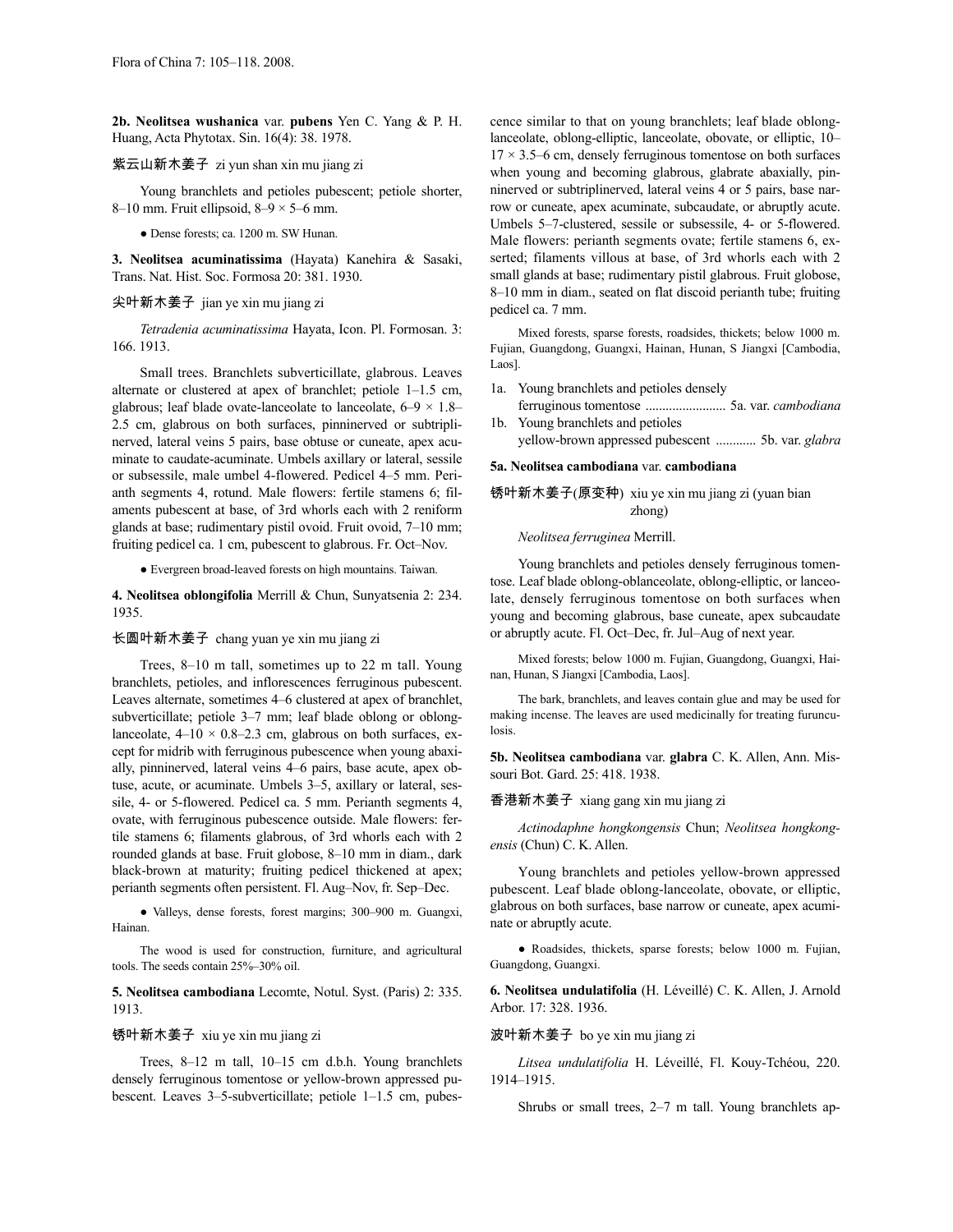pressed pubescent and becoming glabrous. Leaves clustered at apex of branchlet, subverticillate; petiole 6–12 mm; leaf blade lanceolate or narrowly elliptic,  $6-10 \times 1.4-2.5$  cm, glabrous on both surfaces, except puberulent along midrib adaxially, pinninerved, lateral veins 13–15 pairs, acuminate at both ends. Umbels 2 or 3, clustered, sessile, 4- or 5-flowered. Pedicel ca. 2 mm, yellow villous. Male flowers: perianth segments 4(or 5 or 6), ovate; fertile stamens 6(–8 or 9); filaments glabrous, of 3rd whorls each with 2 broadly cordate glands at base; rudimentary pistil small, glabrous. Fruit ellipsoid, ca.  $12 \times 8$  mm, seated on cup-shaped perianth tube, ca. 5 mm in diam.; fruiting pedicel 8– 10 mm, thickened at apex, pubescent. Fl. Nov, fr. Jan–Feb.

● Stony mountains, thickets; 1400–2000 m. SW Guangxi, Guizhou, SE Yunnan.

This species is extremely variable, especially in the number of stamens and perianth segments. These variations sometimes occur on the same plant.

**7. Neolitsea confertifolia** (Hemsley) Merrill, Lingnan Sci. J. 15: 419. 1936.

### 簇叶新木姜子 cu ye xin mu jiang zi

*Litsea confertifolia* Hemsley, J. Linn. Soc., Bot. 26: 379. 1891; *Actinodaphne confertifolia* (Hemsley) Gamble; *Fiwa confertifolia* (Hemsley) Nakai.

Small trees, 3–7 m tall. Young branchlets and petioles covered with gray-brown pubescence and becoming glabrous. Leaves conferted, subverticillate; petiole 6–7 mm; leaf blade oblong or lanceolate to narrowly lanceolate,  $5-12 \times 1.2-3.5$  cm, glaucous abaxially and pubescent when young, shiny and glabrous adaxially, pinninerved or sometimes subtriplinerved, lateral veins 4–6 pairs, base cuneate, apex acuminate. Umbels often 3–5-fascicled in leaf axils, subsessile, 4-flowered. Pedicel ca. 2 mm, sericeous-villous. Perianth segments 4, broadly ovate. Male flowers: fertile stamens 6; filaments hirsute at base, of 3rd whorls each with 2 large stipitate glands at base; rudimentary pistil glabrous. Fruit ovoid or ellipsoid,  $8-12 \times 5-6$ mm, seated on flat discoid perianth tube, ca. 2 mm in diam.; fruiting pedicel 4–8 mm. Fl. Apr–May, fr. Sep–Oct.

● Watersides, thickets, dense forests; 400–2000 m. N Guangdong, NE Guangxi, Guizhou, SW Henan, Hubei, S Hunan, W Jiangxi, SE Shaanxi, Sichuan.

Leaf size in this species is extremely variable. The plants of Shaanxi and Henan usually have smaller and narrower leaves, while in Guizhou, Hubei, Hunan, and Sichuan the leaves are broader and larger.

The wood is used for furniture. The seeds are used for their oil.

**8. Neolitsea menglaensis** Yen C. Yang & P. H. Huang, Acta Phytotax. Sin. 16(4): 39. 1978.

### 勐腊新木姜子 meng la xin mu jiang zi

Large trees, ca. 10 m tall, ca. 35 cm d.b.h. Branchlets stout, glabrous. Leaves alternate or 3–5 clustered at apex of branchlet; petiole 1–2 cm, slightly flat, glabrous; leaf blade elliptic or obovate-elliptic,  $4.5-10.5 \times 1.2-4.3$  cm, glabrous on both surfaces, trinerved, lateral veins 3 or 4 pairs, lowermost

pair arising from base, with 6–8 curved thin veinlets at one side near margin, apex acuminate, rotund, or broadly cuneate. Umbels 1- to more fascicled in leaf axils, female umbel 5-flowered; peduncle stout and short. Pedicel 3–4 mm, densely sericeouspubescent. Perianth segments 4, ovate. Female flowers: staminodes 6(–8); filaments pubescent, of 3rd whorls each with 2 stipitate rounded glands at base; ovary ellipsoid, glabrous; style slender, exserted, with sericeous pubescence; stigma large, 2 lobed. Fl. Jan.

● Sparse forest at foothill of calcareous mountain. S Yunnan.

**9. Neolitsea sericea** (Blume) Koidzumi, Bot. Mag. (Tokyo) 40: 343. 1926.

### 舟山新木姜子 zhou shan xin mu jiang zi

*Laurus sericea* Blume, Bijdr. 554. 1826; *Litsea glauca* Siebold; *Malapoënna sieboldii* Kuntze; *Neolitsea glauca* (Siebold) Koidzumi; *N. sieboldii* (Kuntze) Nakai; *Tetradenia glauca* (Siebold) Matsumura.

Trees up to 10 m tall. Young branchlets and petioles with dense golden yellow sericeous pubescence and becoming glabrous. Leaves alternate; petiole 2–3 cm; leaf blade elliptic to lanceolate-elliptic,  $6.6-20 \times 2-4.5$  cm, with dense golden yellow sericeous hairs on both surfaces when young and becoming glabrous, shiny adaxially, glaucous abaxially with yellowbrown or orange-brown appressed sericeous hairs, triplinerved, lateral veins 4 or 5 pairs, lowermost pair arising 6–10 mm from base, with 4–6 curved thin veinlets at one side near margin, apex shortly acuminate, acumen obtuse. Umbels axillary or lateral, sessile, clustered, 5-flowered. Pedicel 3–6 mm, densely villous. Perianth segments 4, elliptic. Male flowers: fertile stamens 6; filaments villous at base, of 3rd whorls each with 2 stipitate reniform glands at base; rudimentary pistil glabrous. Fruit globose, ca. 1.3 cm in diam., seated on shallowly discoid perianth tube. Fl. Sep–Oct, fr. Jan–Feb.

Forests on mountain slopes. Taiwan, Zhejiang [Japan, Korea].

**10. Neolitsea aurata** (Hayata) Koidzumi, Bot. Mag. (Tokyo) 23: 256. 1918.

### 新木姜子 xin mu jiang zi

Trees, up to 14 m tall, ca. 18 cm d.b.h. Young branchlets and petioles ferruginous or yellow-brown pubescent or glabrous. Leaves alternate or clustered toward apex of branchlet; petiole 8–12 mm; leaf blade oblong, elliptic, oblong-lanceolate, lanceolate, oblanceolate, or oblong-obovate,  $8-14 \times 2.5-4$  cm, densely golden yellow sericeous or white, yellow, brown-yellow, or red-brown sericeous abaxially when young, glabrous adaxially, triplinerved, lateral veins 3 or 4 pairs, lowermost pair arising 2–3 mm from base, base cuneate or rotund, apex acuminate or falcate-acuminate. Umbels 3–5-fascicled toward apex of branchlet or internode, 5-flowered. Pedicel ca. 2 mm. Perianth segments 4, elliptic. Male flowers: fertile stamens 6; filaments pubescent at base, of 3rd whorls each with 2 stipitate glands at base; rudimentary pistil glabrous. Fruit ellipsoid, ca. 8  $\times$  6 mm, seated on shallowly discoid perianth tube; fruiting pedicel 5–7 mm, pilose.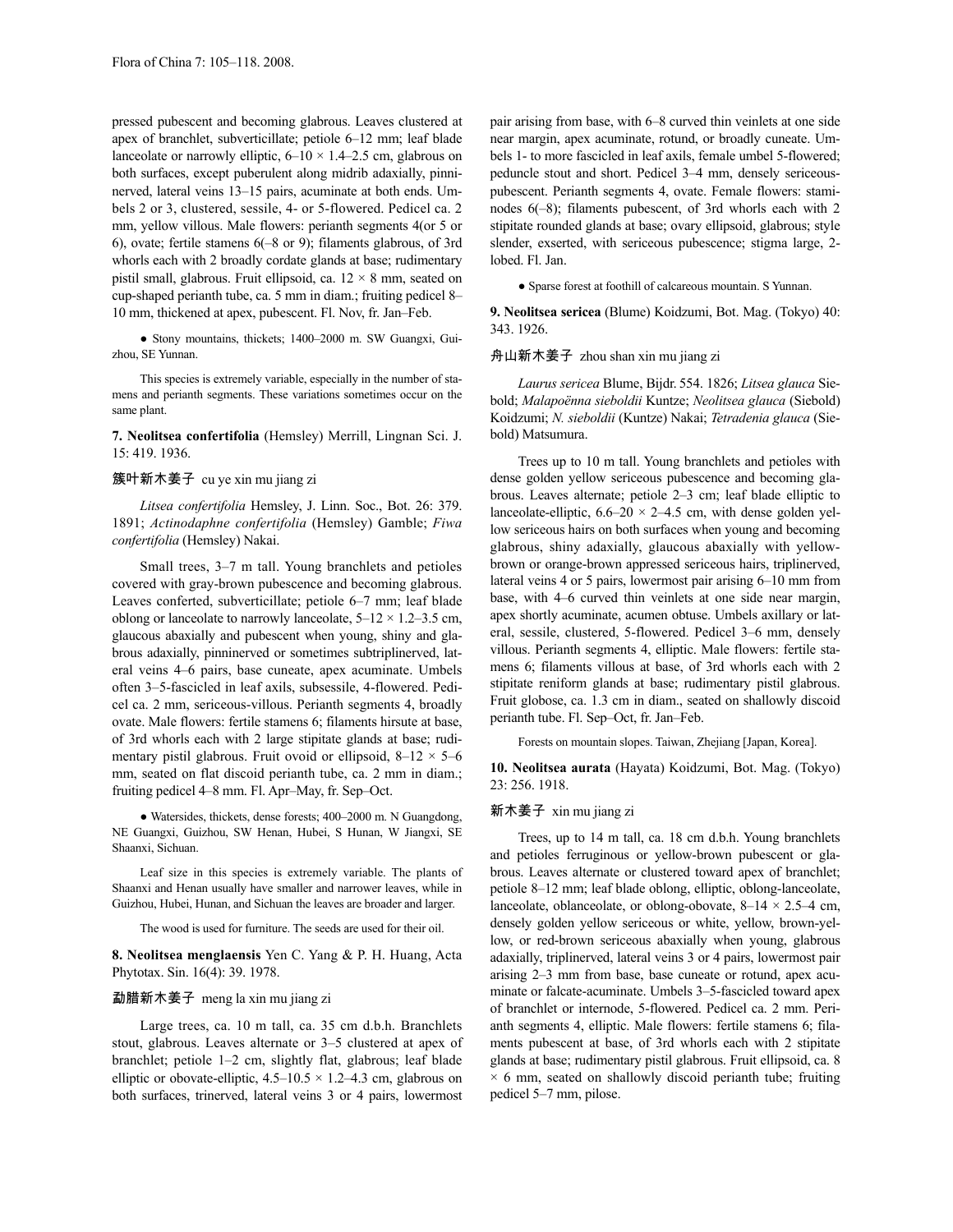Broad-leaved forests and forest margins on mountain slopes, weed-tree forests; 500–1900 m. Anhui, Fujian, Guangdong, Guangxi, Guizhou, Hubei, Hunan, Jiangsu, Jiangxi, Sichuan, Taiwan, Yunnan, Zhejiang [Japan].

*Neolitsea aurata* is extremely variable in leaf shape and indumentum color.

- 1a. Young branchlets and petioles glabrous.
	- 2a. Leaf blade sparsely yellow sericeous abaxially when young, margin not undulate, not hyaline, base not decurrent ................................. 10d. var. *paraciculata* 2b. Leaf blade red-brown sericeous
		- abaxially when young, margin undulate, hyaline, base decurrent ...................................................... 10e. var. *undulatula*
- 1b. Young branchlets and petioles ferruginous or yellow-brown pubescent.
	- 3a. Leaf blade often oblong-obovate, densely white appressed sericeous abaxially when young ....................... 10c. var. *glauca*
	- 3b. Leaf blade densely golden yellow or sparsely brown-yellow sericeous abaxially when young.
		- 4a. Leaf blade oblong, elliptic, oblonglanceolate, or oblong-obovate, broader, more than 2.5 cm wide, densely golden yellow sericeous abaxially when young ............................... 10a. var. *aurata*
		- 4b. Leaf blade lanceolate or oblanceolate, narrower, less than 2.4 cm wide, sparsely brown-yellow sericeous abaxially when young .. 10b. var. *chekiangensis*

### **10a. Neolitsea aurata** var. **aurata**

#### 新木姜子(原变种) xin mu jiang zi (yuan bian zhong)

*Litsea aurata* Hayata, J. Coll. Sci. Imp. Univ. Tokyo 30(1): 246. 1911; *Neolitsea aurata* f. *glabrescens* H. Liu; *N. kwangtungensis* Hung T. Chang; *N. sericea* (Blume) Koidzumi var. *aurata* (Hayata) Hatusima; *Tetradenia aurata* (Hayata) Hayata.

Young branchlets and petioles ferruginous pubescent. Leaf blade oblong, elliptic, oblong-lanceolate, or oblong-obovate, 8–  $14 \times 2.5-4$  cm, densely golden yellow sericeous abaxially when young. Fl. Feb–Mar, fr. Sep–Oct.

Forest margins on mountain slopes, weed-tree forests; 500–1700 m. Fujian, Guangdong, Guangxi, Guizhou, Hubei, Hunan, Jiangsu, Jiangxi, Sichuan, Taiwan, Yunnan [Japan].

The roots are used medicinally for treating stomach pain and edema.

**10b. Neolitsea aurata** var. **chekiangensis** (Nakai) Yen C. Yang & P. H. Huang, Acta Phytotax. Sin. 16(4): 39. 1978.

### 浙江新木姜子 zhe jiang xin mu jiang zi

*Neolitsea chekiangensis* Nakai, J. Jap. Bot. 16: 128. 1940.

Young branchlets and petioles ferruginous pubescent. Leaf blade lanceolate or oblanceolate,  $8-13 \times 0.9-2.4$  cm, sparsely

brown-yellow sericeous abaxially when young, indumentum easily deciduous, glabrate.

● Weed-tree forests on mountains; 500–1300 m. Anhui, Fujian, Jiangsu, Jiangxi, Zhejiang.

The seed core contains oil that is used for making soaps and lubricants. Aromatic oil may be extracted from the branchlets and leaves for use in cosmetics. The bark is used medicinally for treating stomach pain.

**10c. Neolitsea aurata** var. **glauca** Yen C. Yang, J. W. China Border Res. Soc., Ser. B, 15: 80. 1945.

### 粉叶新木姜子 fen ye xin mu jiang zi

Young branchlets and petioles sparsely yellow-brown pubescent. Leaf blade often oblong-obovate, glabrate, densely white appressed sericeous abaxially when young and becoming sparsely hairy when old.

● Broad-leaved forests on mountain slopes; 800–900 m. Sichuan.

**10d. Neolitsea aurata** var. **paraciculata** (Nakai) Yen C. Yang & P. H. Huang, Acta Phytotax. Sin. 16(4): 40. 1978.

### 云和新木姜子 yun he xin mu jiang zi

*Neolitsea paraciculata* Nakai, Fl. Sylv. Kor. 22: 46. 1939.

Young branchlets and petioles glabrous. Leaf blade often narrower, sparsely yellow sericeous abaxially when young, indumentum easily deciduous, glabrate.

● Weed-tree forests on mountains; 500–1900 m. N Guangdong, Guangxi, Hunan, Jiangxi, Zhejiang.

**10e. Neolitsea aurata** var. **undulatula** Yen C. Yang & P. H. Huang, Acta Phytotax. Sin. 16(4): 40. 1978.

### 浙闽新木姜子 zhe min xin mu jiang zi

Young branchlets and petioles glabrous. Leaf blade redbrown sericeous abaxially when young and becoming glabrous when old, base decurrent, margin undulate and hyaline.

● Weed-tree forests on mountain slopes. Fujian, S Zhejiang.

**11. Neolitsea lunglingensis** H. W. Li, Acta Phytotax. Sin. 16(4): 40. 1978.

### 龙陵新木姜子 long ling xin mu jiang zi

Small trees, ca. 5 m tall. Young branchlets densely yellowbrown puberulent and becoming glabrous. Leaves clustered toward apex of branchlet; petiole 1–2.2 cm, densely puberulent; leaf blade elliptic or elliptic-oblong,  $4.5-9 \times 1.7-3.5$  cm, densely appressed villous abaxially, glabrous or along midrib slightly puberulent adaxially, triplinerved, lateral veins 4 pairs, lowermost pair arising 2–5 mm from base, base acute, apex abruptly acuminate with acumen. Umbels 1–3-fascicled in leaf axils, sessile, male umbel 5-flowered. Pedicel ca. 4 mm. Perianth segment 4, broadly ovate. Male flowers: fertile stamens 6; filaments pilose, of 3rd whorls each with 2 stipitate adnate cordate-reniform glands at base; rudimentary pistil densely pilose. Fruit ovoid, ca.  $10 \times 8$  mm, glabrous; fruiting pedicel 0.8–1 cm, thickened at apex. Fl. Dec, fr. Sep.

● Evergreen broad-leaved forests on mountain slopes; 1700–2000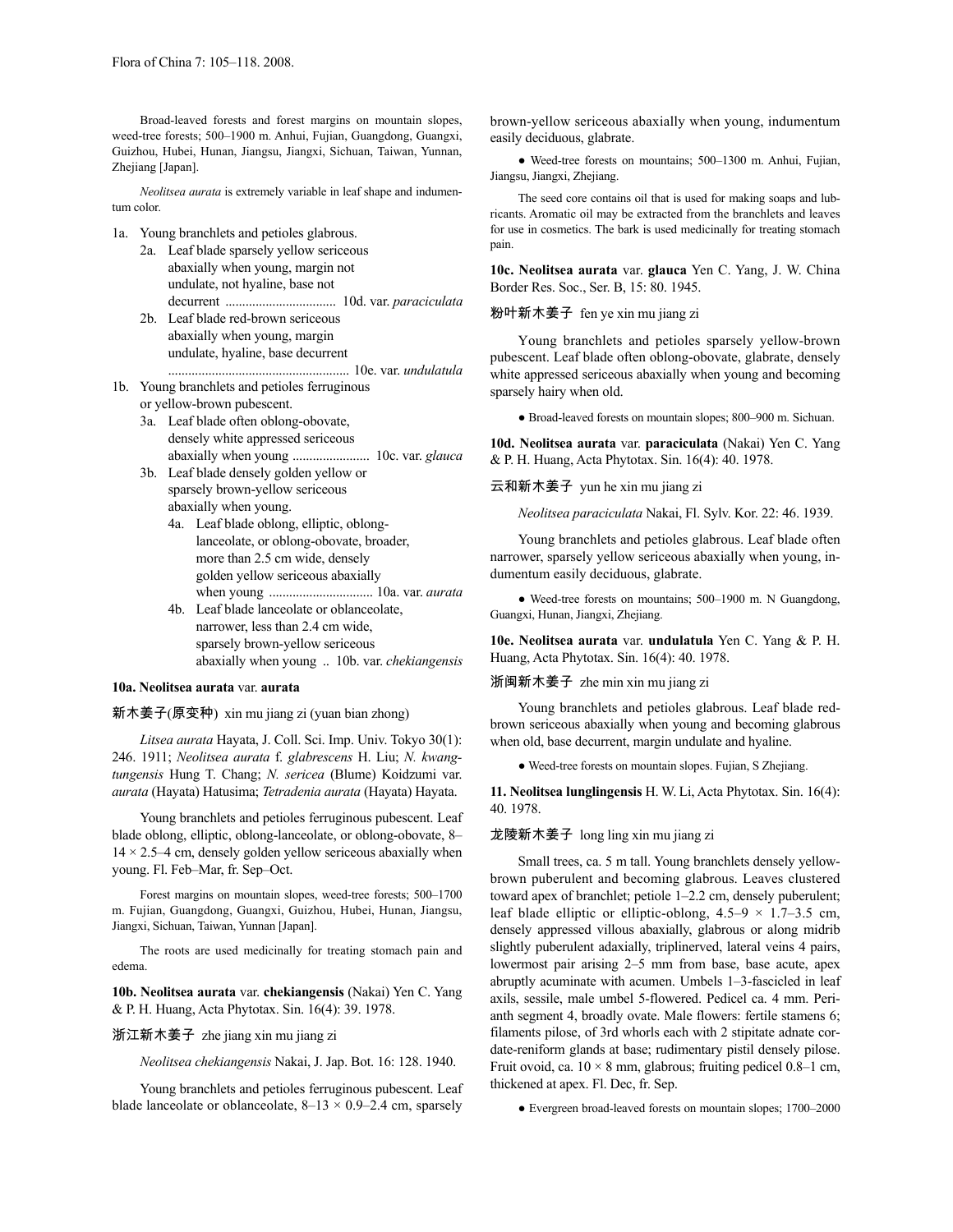m. W Yunnan.

**12. Neolitsea velutina** W. T. Wang, Acta Phytotax. Sin. 6: 216. 1957.

### 毛叶新木姜子 mao ye xin mu jiang zi

Small trees. Branchlets white or ferruginous velutinous. Leaves often 2 or 3 clustered at apex of branchlet; petiole ca. 6 mm, white or ferruginous velutinous; leaf blade elliptic or broadly obovate,  $4.8-7.5(-15) \times 1.8-3.5(-5.5)$  cm, ferruginous pubescent abaxially, more densely so along veins, glabrous adaxially, triplinerved, lateral veins 3 pairs, lowermost pair arising from near base, nearly vertical, midrib and lateral veins distinctly impressed adaxially. Umbels fascicled, many flowered; peduncle short. Pedicel 2–3 mm, densely yellow velutinous. Perianth segments 4, ovate-elliptic. Male flowers: fertile stamens 6; filaments glabrous, of 3rd whorls each with 2 stipitate ovoid glands at base; rudimentary pistil lacking. Female flowers: staminodes glabrous; ovary ovoid; style slender, glabrous. Fl. Nov–Dec.

● Mixed broad-leaved forests; 600–1400 m. Guangdong, Guangxi, SE Yunnan.

**13. Neolitsea chrysotricha** H. W. Li, Acta Phytotax. Sin. 16(4): 40. 1978.

### 金毛新木姜子 jin mao xin mu jiang zi

Small trees, 3–6 m tall. Young branchlets densely golden yellow villous. Leaves alternate or 3–5 clustered toward apex of branchlet; petiole 1–2 cm, puberulent; leaf blade elliptic-lanceolate or oblanceolate,  $7.5-13.5 \times 2.5-4.5$  cm, glaucous and densely golden yellow villous abaxially, glabrous or along veins golden yellow villous adaxially, triplinerved, lateral veins 1 pair, arising 3–5 mm from base, obliquely spreading toward leaf apex, with 6–9 curved veinlets at one side near margin, base acute, apex caudate-acuminate with acumen. Fruiting inflorescence umbellate, axillary, with (3–)6–8 fruits. Fruit ovoid, ca.  $9 \times 5$  mm, abruptly acute at apex; fruiting pedicel ca. 7 mm, slightly thickened at apex, densely yellow villous. Fr. Jun.

● Evergreen broad-leaved forests in valleys; 2500–3000 m. W Yunnan.

**14. Neolitsea howii** C. K. Allen, Ann. Missouri Bot. Gard. 25: 424. 1938.

## 保亭新木姜子 bao ting xin mu jiang zi

Trees or shrubs, up to 9 m tall. Young branchlets and petioles appressed gray pubescent. Leaves alternate or clustered at apex of branchlet, subverticillate; petiole 1–1.5 cm, stout, wrinkled; leaf blade obovate or elliptic,  $9.5-18 \times 3.5-7$  cm, glaucous, gray-white pubescent, and becoming glabrous abaxially, glabrous and shiny adaxially, triplinerved, lateral veins 3 or 4 pairs, lowermost pair arising 0.5–1 cm from base, with 6–8 fine veinlets at one side near margin, base acute, apex acuminate. Fruiting inflorescence umbellate, axillary, with 7 fruits, sessile. Fruit ellipsoid or nearly globose, ca.  $12 \times 9$  mm, glabrous, seated on shallowly discoid perianth tube; fruiting pedicel 4–5 mm, stout, pubescent. Fr. Aug.

● Mixed forests on mountains. Hainan.

### **15. Neolitsea alongensis** Lecomte, Fl. Indo-Chine 5: 143. 1914.

### 下龙新木姜子 xia long xin mu jiang zi

Small trees, 6–8 m tall. Young branchlets densely ferruginous-yellow tomentose and becoming glabrous. Leaves alternate, subverticillate, or subopposite toward apex of branchlet; petiole 1–2 cm, densely ferruginous-yellow tomentose; leaf blade ovate, obovate, or elliptic,  $8-16 \times 4-7.5$  cm, glaucous, covered with gray pubescence, and becoming glabrous abaxially, glabrous adaxially, triplinerved, lateral veins 4 or 5 pairs, lowermost pair arising 5–10 mm from base, other pairs arising from above middle of blade. Umbels 3–5-fascicled, axillary or lateral, male umbel 5-flowered; peduncle short or lacking. Pedicel short. Perianth segments 4, ovate. Male flowers: fertile stamens 6; filaments ca. 1 mm, villous at base, of 3rd whorls each with 2 stipitate rounded glands at base; rudimentary pistil ovoid, glabrous. Fruit ellipsoid,  $1.6-1.8 \times$  ca. 1.3 cm, seated on shallowly discoid perianth tube; fruiting pedicel ca. 1 cm. Fl. Jun–Jul, fr. Aug–Sep.

Sparse forests, valleys, streamsides, seasides. Guangxi, S Yunnan [Vietnam].

**16. Neolitsea villosa** (Blume) Merrill, Philipp. J. Sci., C, 4: 261. 1909.

### 兰屿新木姜子 lan yu xin mu jiang zi

*Litsea villosa* Blume, Mus. Bot. 1: 349. 1851; *L. kotoensis* (Hayata) Kanehira; *Neolitsea kotoensis* (Hayata) Kanehira & Sasaki; *Tetradenia hayatae* Nemoto; *T. kotoensis* Hayata.

Trees. Young branchlets densely yellow-brown pubescent. Leaves alternate or clustered toward apex of branchlet, subverticillate; petiole 8–12 mm, densely yellow-brown pubescent; leaf blade ovate-oblong or oblong,  $8-20 \times 3-4.5$  cm, glaucous and gray pubescent abaxially, with pubescence denser along midrib, glabrous and shiny adaxially, triplinerved, lateral veins 3 or 4 pairs, lowermost pair arising 3–5 mm from base, obliquely extending to mid-blade, vanishing near margin, other pairs arising from above middle of leaf. Fruit ellipsoid, ca. 12 mm; fruiting pedicel ca. 7 mm. Fr. Jun–Jul.

● Broad-leaved forests. Taiwan.

This species was treated in FRPS (31: 356. 1982) as *Neolitsea kotoensis*. However, the original description and type material of *Tetradenia kotoensis* show its characters to be quite similar to those of *N. villosa*, and so the two entities are here treated as conspecific.

**17. Neolitsea tomentosa** H. W. Li, Acta Phytotax. Sin. 16(4): 41. 1978.

## 绒毛新木姜子 rong mao xin mu jiang zi

Small trees, 3–5 m tall. Young branchlets and petioles densely yellow-brown tomentose. Leaves alternate or often 3– 5-verticillate at apex of branchlet; petiole 1–2 cm; leaf blade oblong or rotund-oblanceolate,  $16.5-28 \times 5-7.5$  cm, densely yellow-brown tomentose abaxially, shiny and along veins yellow-brown tomentose adaxially, triplinerved, lateral veins 4 pairs, lowermost pair arising 5–15 mm from base, with numerous slightly conspicuous veinlets at one side near margin, base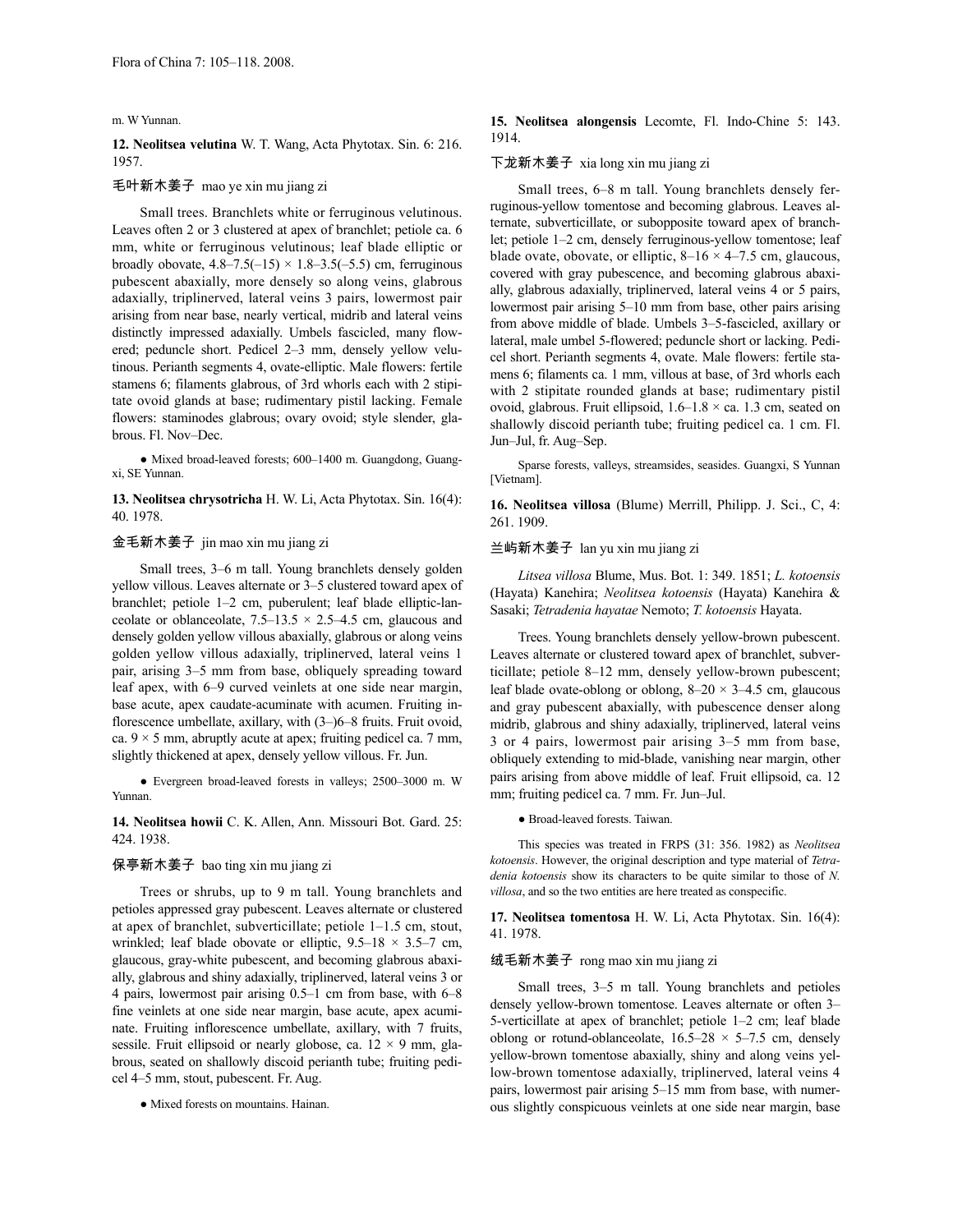broadly cuneate or rotund, apex caudate-acuminate with acute acumen. Umbels 4–6-fascicled in leaf axils, 5-flowered. Pedicel ca. 1 mm. Perianth segments 4, ovate. Male flowers: fertile stamens 6; filaments pubescent, of 3rd whorls each with 2 stipitate rounded-cordate glands at base; rudimentary pistil ellipsoid, glabrous. Fruit ovoid, ca.  $10 \times 8$  mm, apiculate at apex; fruiting pedicel 5–6 mm, densely tomentose. Fr. Sep.

● Dense forests in valleys or on mountains; 1400–1700 m. SE Yunnan.

**18. Neolitsea levinei** Merrill, Philipp. J. Sci., C, 13: 138. 1918.

## 大叶新木姜子 da ye xin mu jiang zi

*Benzoin levinei* (Merrill) Chun ex H. Liu; *Neolitsea chinensis* (Gamble) Chun; *N. lanuginosa* Gamble var. *chinensis* Gamble.

Trees, up to 22 m tall. Young branchlets and petioles covered with dense yellow-brown pubescence. Leaves 4- or 5-verticillate; petiole 1.5–2 cm; leaf blade oblong-lanceolate to oblong-oblanceolate or elliptic,  $15-31 \times 4.5-9$  cm, glabrate and mostly glaucous abaxially, densely yellow-brown villous when young, shiny and glabrous adaxially, triplinerved, lateral veins 3 or 4 pairs, transverse veins conspicuous abaxially, base acute, apex shortly acute or abruptly acute. Umbels lateral, 5-flowered; peduncle ca. 2 mm. Pedicel ca. 3 mm, with dense pubescence. Perianth segments 4, ovate. Male flowers: fertile stamens 6; filaments glabrous, of 3rd whorls each with 2 stipitate ellipsoid glands at base; rudimentary pistil ovoid. Fruit ellipsoid or globose,  $12-18 \times 8-15$  mm, black at maturity; fruiting pedicel 7–10 mm, densely pubescent. Fl. Mar–Apr, fr. Aug–Oct.

● Roadsides, watersides, dense forests in valleys; 300–1300 m. Fujian, Guangdong, Guangxi, Guizhou, Hubei, Hunan, Jiangxi, Sichuan, Yunnan.

*Neolitsea levinei* var. *tibetica* H. P. Tsui (Acta Bot. Yunnan. 16: 35. 1994) was described from SE Xizang (Mêdog) but could not be treated here because no material was seen by the present authors. Judging from the description in the protologue, it almost certainly belongs in *Cinnamomum*, rather than in *Neolitsea*, and is perhaps a synonym of *C. iners* (species no. 41).

The roots are used medicinally.

**19. Neolitsea hsiangkweiensis** Yen C. Yang & P. H. Huang, Acta Phytotax. Sin. 16(4): 41. 1978.

### 湘桂新木姜子 xiang gui xin mu jiang zi

Trees, up to 22 m tall. Young branchlets and petioles densely ferruginous-yellow tomentose and becoming glabrate. Leaves 6–8 clustered toward apex of branchlet, subverticillate; petiole ca. 5 mm; leaf blade oblong or obovate-oblong, 10–12 × 2.5–4 cm, densely ferruginous-yellow tomentose abaxially and becoming glabrate, glabrous and shiny adaxially, triplinerved, lateral veins 4–6 pairs, lowermost pair arising ca. 1 cm from base, other pairs arising from middle or above middle of blade, base broadly cuneate, apex shortly acuminate or abruptly acute. Umbels 7- or 8-fascicled, sessile, male umbel 5-flowered. Perianth segments 4, ovate. Male flowers: fertile stamens 6; filaments glabrous, of 3rd whorls each with 2 sessile small glands

at base; rudimentary pistil lacking. Fruit globose, ca. 1 cm in diam., seated on small discoid perianth tube; fruiting pedicel ca. 5 mm. Fl. Feb–Mar, fr. Oct–Nov.

• Dense forests on mountains, mountains of calcareous rock; 800–1000 m. W Guangxi, W Hunan.

**20. Neolitsea longipedicellata** Yen C. Yang & P. H. Huang, Acta Phytotax. Sin. 16(4): 42. 1978.

### 长梗新木姜子 chang geng xin mu jiang zi

Trees, up to 11 m tall. Young branchlets and petioles appressed puberulent and becoming glabrous. Leaves alternate or subverticillate; petiole 1–1.2 cm, flat; leaf blade ovate or oblong,  $5-8.5 \times 2-3.5$  cm, glaucous, appressed puberulent, and becoming glabrous abaxially, glabrous adaxially, triplinerved, lateral veins 2 or 3 pairs, lowermost pair arising 2–3 mm from base, other pairs arising from above middle of blade, base rounded or rotund, apex shortly caudate or acuminate. Umbels axillary or lateral, male umbel 5-flowered. Pedicel sericeousvillous. Perianth segments 4, ovate. Male flowers: fertile stamens 6; filaments pubescent at base, of 3rd whorls each with 2 peltate stipitate glands at base; rudimentary pistil ovoid, glabrous. Fruit globose, ca. 8 mm in diam., black at maturity, seated on shallowly small discoid perianth tube; fruiting pedicel 1.5–2 cm. Fl. Mar–Apr, fr. Nov.

● Dense forests in valleys, roadsides on mountains; ca. 1500 m. N Guangxi.

**21. Neolitsea phanerophlebia** Merrill, Lingnan Sci. J. 7: 305. 1931.

### 显脉新木姜子 xian mai xin mu jiang zi

Small trees, up to 10 m tall. Branchlets and petioles densely ferruginous pubescent. Leaves verticillate or scattered; petiole 1–2 cm; leaf blade oblong to oblong-elliptic or oblonglanceolate to ovate,  $6-13 \times 2-4.5$  cm, glaucous, densely appressed pubescent and villous abaxially, triplinerved, lateral veins 3 or 4 pairs, lowermost pair arising 5–10 mm from base, with 6–8 veinlets at one side near margin, base acute or obtuse, apex acuminate. Umbels 2–4-fascicled, axillary, sessile, male umbel 5- or 6-flowered. Pedicel 2–3 mm. Perianth segments 4, ovate. Male flowers: fertile stamens 6; filaments pubescent at base, of 3rd whorls each with 2 rounded glands at base; rudimentary pistil lacking. Fruit subglobose, 5–9 mm in diam., glabrous, purple-black at maturity; fruiting pedicel 5–7 mm, with appressed pubescence. Fl. Oct–Nov, fr. Jul–Aug of next year.

● Sparse forests in valleys; below 1000 m. Guangdong, Guangxi, Hainan, Hunan, Jiangxi.

**22. Neolitsea pulchella** (Meisner) Merrill, Philipp. J. Sci., C, 13: 137. 1918.

### 美丽新木姜子 mei li xin mu jiang zi

*Litsea pulchella* Meisner in A. Candolle, Prodr. 15(1): 224. 1864; *L. zeylanica* Nees & T. Nees var. *chinensis* Bentham.

Small trees, 6–8 m tall. Young branchlets and petioles covered with brown pubescence and becoming glabrate. Leaves alternate or clustered toward apex of branchlet, subverticillate; petiole 6–8 mm; leaf blade elliptic or oblong-elliptic,  $4-6 \times 2-3$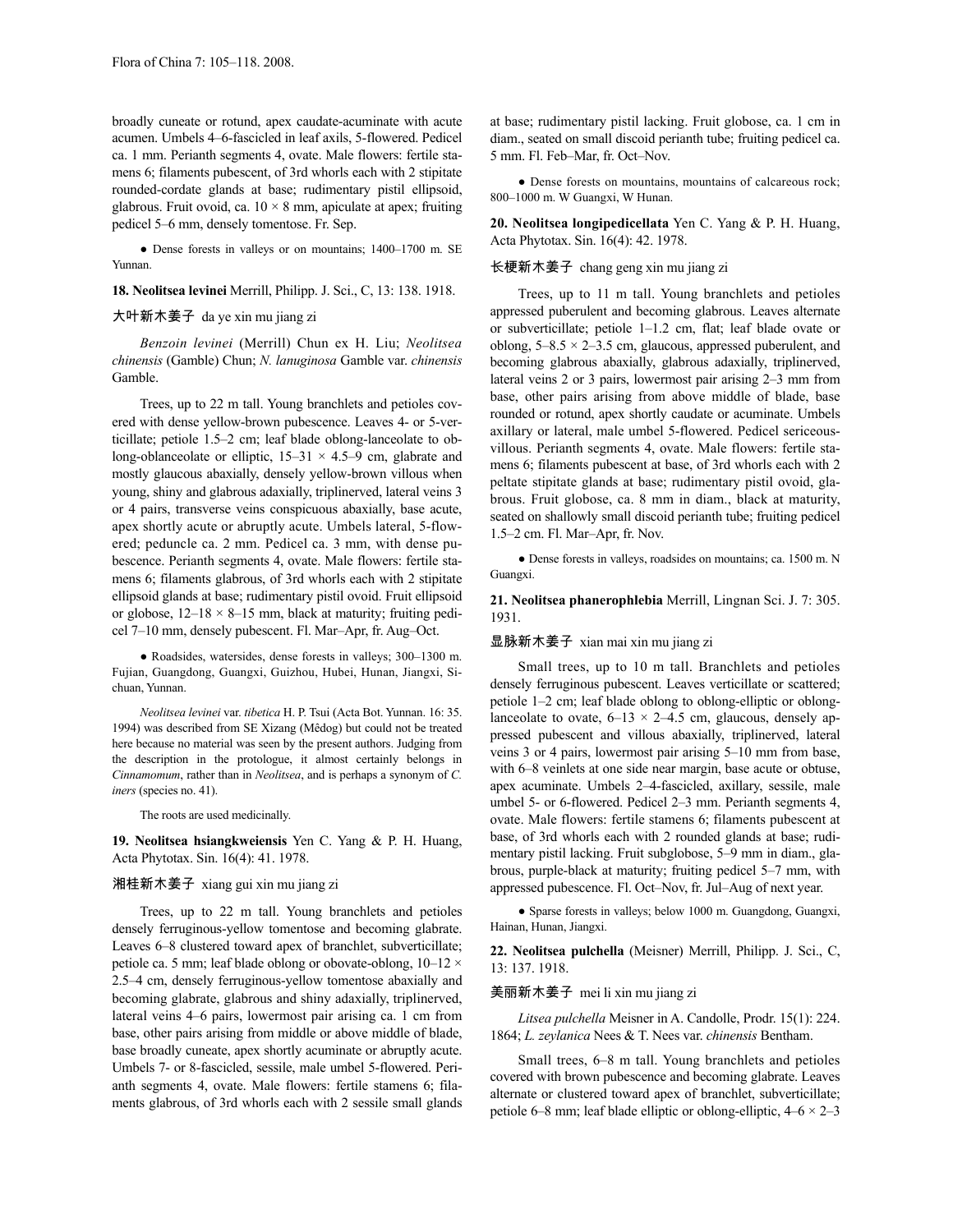cm, thickly leathery, glaucous, gray villous, and becoming glabrous or glabrate abaxially, shiny and glabrous when young adaxially, except pubescent along midrib, triplinerved, lateral veins 2 or 3 pairs, lowermost pair arising 4–6 mm from base, other pairs arising from above middle of blade. Umbels axillary, solitary, or 2- or 3-fascicled, male umbel 4- or 5-flowered. Perianth segments 4, elliptic. Male flowers: fertile stamens 6; filaments below middle villous, of 3rd whorls each with 2 stipitate rounded small glands at base; rudimentary pistil lacking. Fruit globose, 4–6 mm in diam., seated on shallowly discoid perianth tube; fruiting pedicel 5–6 mm. Fl. Oct–Nov, fr. Aug–Sep of next year.

● Mixed forests, valleys. Fujian, Guangdong, Guangxi, Hainan.

**23. Neolitsea pallens** (D. Don) Momiyama & H. Hara, J. Jap. Bot. 47(9): 269. 1972.

### 灰白新木姜子 hui bai xin mu jiang zi

*Tetradenia pallens* D. Don, Prodr. Fl. Nepal. 66. 1825; *Litsea consimilis* (Nees) Nees; *L. umbrosa* Nees var. *consimilis* (Nees) J. D. Hooker; *Tetradenia consimilis* Nees.

Small trees, 5–15 m tall. Young branchlets and petioles yellowish brown pubescent and becoming glabrous. Leaves alternate or 3–5 clustered toward apex of branchlet; petiole 6– 15 mm; leaf blade elliptic or elliptic-lanceolate,  $5-8 \times 2-3$  cm, glabrous on both surfaces when old, triplinerved, lateral veins 4 or 5 pairs, lowermost pair arising 3–6 mm from base, sometimes with most inconspicuous veinlets at one side near margin, base cuneate or broadly cuneate to rotund, margin often undulate in a dried state, apex acuminate to caudate-acuminate. Fruit globose, ca. 8 mm in diam., glabrous, apiculate at apex, seated on flat discoid perianth tube; fruiting pedicel slender, (6–)10–12 mm, yellowish brown pubescent. Fr. Jun–Jul.

Evergreen broad-leaved forests; 2100–2400 m. S Xizang [India, Nepal, Pakistan].

This species is one of the main trees in its habitat.

**24. Neolitsea brevipes** H. W. Li, Acta Phytotax. Sin. 16(4): 43. 1978.

### 短梗新木姜子 duan geng xin mu jiang zi

Small trees, 4–10 m tall. Young branchlets and petioles densely brown pubescent. Leaves alternate or 3–5 clustered at apex of branchlet; petiole 5–8 mm; leaf blade elliptic or oblonglanceolate,  $6-12 \times 2-4$  cm, glaucous and gray-yellow pubescent when young abaxially, glabrous adaxially, except midrib puberulent, triplinerved, lateral veins 3 or 4 pairs, lowermost pair arising 3–6 mm from base, other pairs arising from above middle of blade, apex caudate-acuminate. Umbels solitary or fascicled, sessile, 5-flowered. Pedicel 1–1.5 mm, pubescent. Perianth segments 4, ovate. Male flowers: fertile stamens 6; filaments glabrous, of 3rd whorls each with 2 stipitate roundedcordate glands at base; rudimentary pistil lacking. Fruit globose, ca. 6 mm in diam., seated on flat discoid perianth tube; fruiting pedicel 3–5 mm. Fl. Dec–Jan, fr. Sep–Nov.

Streamsides on mountains, thickets, sparse forests, evergreen broad-leaved forests; 1300–1700 m. Fujian, Guangdong, Guangxi, Guizhou, Hunan, SE Yunnan [India, Nepal].

**25. Neolitsea variabillima** (Hayata) Kanehira & Sasaki, Trans. Nat. Hist. Soc. Formosa 20: 382. 1930.

### 变叶新木姜子 bian ye xin mu jiang zi

*Tetradenia variabillima* Hayata, Icon. Pl. Formosan. 3: 167. 1913; *Neolitsea aciculata* (Blume) Koidzumi var. *variabillima* (Hayata) J. C. Liao.

Trees. Young branchlets covered with pubescence and becoming glabrous. Leaves alternate or clustered toward apex of branchlet, subverticillate; petiole ca. 1 cm, pubescent; leaf blade ovate-lanceolate, obovate-lanceolate, or long obovate, 8–15 × 3–5 cm, gray appressed pubescent and becoming glabrous abaxially, shiny and glabrous adaxially when young, except base of midrib pubescent, triplinerved, lateral veins 3 or 4 pairs, lowermost pair arising ca. 5 mm from base, base cuneate or obtuse, apex acuminate. Umbels 2- or 3-fascicled, axillary or lateral, 4- or 5-flowered. Pedicel ca. 2 mm, densely pubescent. Perianth segments 4, lanceolate. Female flowers: staminodes 6, glabrous, of 3rd whorls each with 2 stipitate glands at base; ovary ovoid; style pubescent. Fruit obovate-ellipsoid, ca. 5 mm in diam.; fruiting pedicel ca. 1 cm. Fl. Feb–Jul, fr. Nov–Dec.

● Broad-leaved forests; 600–2300 m. C Taiwan.

**26. Neolitsea zeylanica** (Nees & T. Nees) Merrill, Philipp. J. Sci. 1(Suppl. 1): 57. 1906.

### 南亚新木姜子 nan ya xin mu jiang zi

*Litsea zeylanica* Nees & T. Nees, Cinnam. Disp. [Amoen. Bot. Bonn. Fasc. 1:] 58. 1823; *Tetradenia zeylanica* (Nees & T. Nees) Nees.

Trees, up to 20 m tall. Young branchlets yellow puberulent and becoming glabrous. Leaves alternate or clustered toward apex of branchlet; petiole 1–1.5 cm, yellow pubescent when young; leaf blade ovate-oblong or oblong,  $7-11 \times 2.5-4$  cm, glaucous, yellow pubescent along midrib, and becoming glabrous abaxially, shiny and glabrous adaxially, triplinerved, lateral veins 3 or 4 pairs, lowermost pair arising 5–8 mm from base, other pairs arising from above middle or middle of blade, base cuneate, slightly decurrent, apex narrowly acuminate. Umbels axillary, subsessile, 4- or 5-flowered. Pedicel ca. 2 mm, pubescent. Perianth segments 4. Male flowers: fertile stamens 6; filaments villous, of 3rd whorls each with 2 rounded small glands; rudimentary pistil small; style villous. Fruit subglobose, 6–7 mm in diam., seated on small nearly flat perianth tube; fruiting pedicel 4–5 mm. Fl. Oct–Nov, fr. Oct–Dec.

Forests, thickets; 700–1000 m. S Guangxi [India, Malaysia, Sri Lanka, Thailand, Vietnam, and probably elsewhere in SE Asia; Australia].

**27. Neolitsea aciculata** (Blume) Koidzumi, Bot. Mag. (Tokyo) 32: 258. 1918.

### 台湾新木姜子 tai wan xin mu jiang zi

*Litsea aciculata* Blume, Mus. Bot. 1: 347. 1851; *Neolitsea acutotrinervia* (Hayata) Kanehira & Sasaki; *Tetradenia acutotrinervia* Hayata.

Trees. Branchlets gray pubescent. Leaves alternate or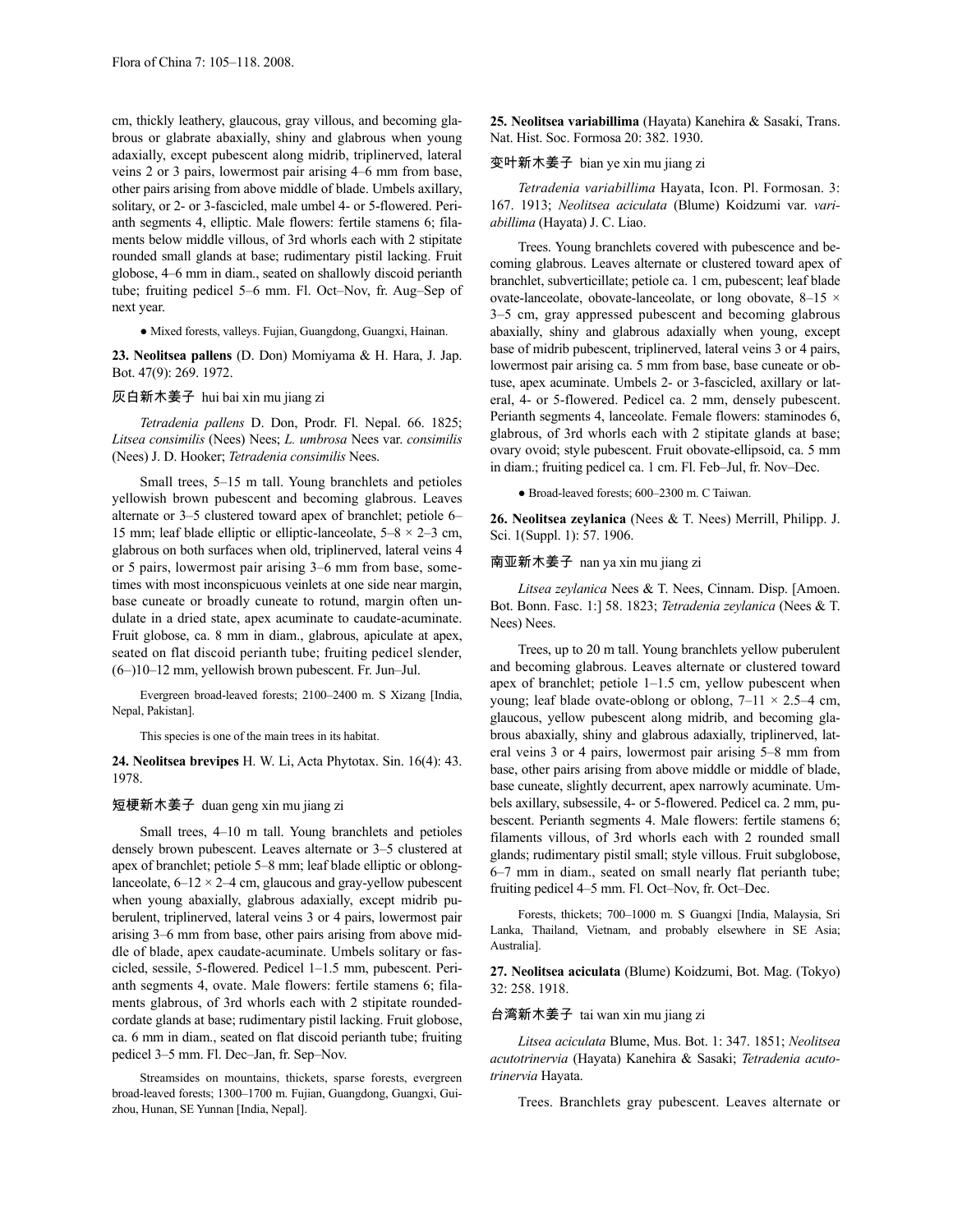clustered at apex of branchlet, subverticillate; petiole 0.5–1 cm, pubescent; leaf blade lanceolate or obovate-lanceolate,  $6-9 \times 2-$ 3.2 cm, glaucous and appressed gray pubescent abaxially, glabrous adaxially, triplinerved, lateral veins 3 or 4 pairs, base acute or acuminate, apex caudate-acuminate or acuminate. Umbels axillary or lateral, 4-flowered; peduncles extremely short or lacking. Pedicel 2–3 mm, pubescent. Perianth segments 4, ovate or elliptic. Male flowers: fertile stamens 6; filaments pubescent at base, of 3rd whorls each with 2 sagittal glands at base; rudimentary pistil densely pubescent. Fruit obovate-ellipsoid, ca.  $7 \times 5{-}6$  mm, seated on flat discoid perianth tube; fruiting pedicel 7–9 mm, gradually thickened at apex. Fr. Jun– Jul.

Evergreen broad-leaved forests; 1300–2000 m. Taiwan [Japan].

This species was treated in FRPS (31: 364. 1982) as *Neolitsea acutotrinervia*. However, the original description and type material of *Tetradenia acutotrinervia* show its characters to be quite similar to those of *N. aciculata*, from Japan, and so the two entities are here treated as conspecific.

**28. Neolitsea polycarpa** H. Liu, Laurac. Chine & Indochine, 150. 1932.

### 多果新木姜子 duo guo xin mu jiang zi

*Neolitsea chui* Merrill var. *brevipes* Yen C. Yang.

Trees, up to 20 m tall. Young branchlets pubescent and becoming glabrous or glabrate. Leaves alternate or clustered at apex of branchlet, subverticillate; petiole 8–15 mm, pubescent and becoming glabrous; leaf blade elliptic or oblong-elliptic, 6–  $11 \times 1.7-4$  cm, glaucous, pubescent, and becoming glabrous abaxially, shiny and glabrous adaxially, triplinerved, lateral veins 3 or 4 pairs, lowermost pair arising ca. 5 mm from base, base cuneate, apex acuminate or long acuminate. Umbels 5- or 6-fascicled in leaf axils, 5-flowered. Pedicel 2.5–3 mm, densely pubescent. Perianth segments 4, elliptic or rounded. Male flowers: fertile stamens 6; filaments pubescent at base, of 3rd whorls each with 2 stipitate small glands at base; rudimentary pistil ellipsoid, glabrous. Fruit ovoid,  $7-10 \times 3-4$  mm, seated on flat shallowly discoid perianth tube; fruiting pedicel 7–8 mm, subglabrous. Fl. Mar–Apr, fr. Oct–Nov.

Broad-leaved forests; 1200–2400 m. SE Yunnan [Vietnam].

The seeds contain ca. 45% oil.

**29. Neolitsea hainanensis** Yen C. Yang & P. H. Huang, Acta Phytotax. Sin. 16(4): 43. 1978.

### 海南新木姜子 hai nan xin mu jiang zi

Trees or small trees, up to 10 m tall. Young branchlets and petioles pubescent. Leaves subverticillate or alternate; petiole 5–10 mm; leaf blade elliptic or rounded-elliptic,  $3.7-7 \times 2-3.5$ cm, glabrous and distinctly foveolate on both surfaces, triplinerved, lateral veins 2 or 3 pairs, lowermost pair arising ca. 3 mm from base, other pairs arising from above middle of blade, base broadly cuneate or rotund, apex abruptly acute, with acumen. Umbels solitary or fascicled, axillary or lateral, 5-flowered. Pedicel villous. Perianth segments 4, ovate. Male flowers: fertile stamens 6; filaments villous at base, of 3rd whorls each with 2 stipitate rounded glands at base; rudimentary pistil glabrous. Fruit globose, 6–8 mm in diam., seated on nearly flat discoid perianth tube; perianth segments often persistent; fruiting pedicel 4–4.5 mm, pubescent. Fl. Nov, fr. Jul–Aug.

● Mixed forests on mountain slopes; above 700 m. Hainan.

**30. Neolitsea buisanensis** Yamamoto & Kamikoti, Trans. Nat. Hist. Soc. Formosa 22: 411. 1932.

### 武威山新姜子 wu wei shan xin jiang zi

*Neolitsea zeylanica* (Nees & T. Nees) Merrill var. *obovata* H. Liu.

Shrubs or small trees, 4–6 m tall. Young branchlets and petioles densely ferruginous pubescent. Leaves alternate or clustered on top branchlets; petiole 1 cm; leaf blade obovate,  $3.5-6 \times 1.5-2.5$  cm, glabrous, distinctly foveolate on both surfaces, triplinerved, lateral veins 2 or 3 pairs, lowermost pair arising ca. 5 mm from base, other pairs arising from above middle of blade, base cuneate, apex obtuse or abruptly acute. Umbels axillary, sessile, solitary or 2- or 3-fascicled, male umbel 4 flowered. Pedicel 2–3 mm, sericeous-pubescent. Perianth segments 4, elliptic. Male flowers: fertile stamens 6; filaments villous at base, of 3rd whorls each with 2 small subsessile glands at base; rudimentary pistil glabrous. Fruit globose, 4–5 mm in diam.; fruiting pedicel 6–9 mm, pubescent. Fl. Dec–Jan.

● Dense forests in valleys; ca. 1000 m. S Guangxi, Hainan, S Taiwan.

*Neolitsea buisanensis* f. *sutsuoensis* J. C. Liao (Mem. Coll. Agric. Natl. Taiwan Univ. 26(2): 119. 1986) was recognized in Fl. Taiwan, ed. 2 (2: 489. 1996), as a separate form with ovate leaf blades acuminate at the anex.

#### **31. Neolitsea obtusifolia** Merrill, Lingnan Sci. J. 14: 6. 1933.

### 钝叶新木姜子 dun ye xin mu jiang zi

Trees, 8–20 m tall, ca. 50 cm d.b.h. Branchlets glabrous. Leaves alternate or clustered, subverticillate; petiole 1–1.2 mm; leaf blade oblong-lanceolate or nearly oblong-obovate, 4.5–10  $\times$  2–3.5 cm, foveolate on both surfaces, glaucous abaxially, triplinerved, lateral veins 4 or 5 pairs, fine, lowermost pair arising 2–7 mm from base, base cuneate, apex obtuse. Umbels axillary or lateral, solitary or 2- or 3-fascicled, 3–5-flowered. Pedicel ca. 3 mm, appressed pubescent. Perianth segments 4, oblong-ovate. Male flowers: fertile stamens 6; filaments glabrous, of 3rd whorls each with 2 small rounded glands at base; rudimentary pistil ovoid, glabrous. Fruit globose, 8–10 mm in diam., seated on discoid perianth tube; fruiting pedicel 8–9 mm, pilose. Fl. Sep–Nov, fr. Dec–Feb of next year.

● Mixed forests on mountain slopes; ca. 600 m. Hainan.

The wood is yellow-brown, hard, heavy, finely textured, more or less straight-grained, and does not become fissile or warped in a dried state. It is used in industry and construction.

**32. Neolitsea parvigemma** (Hayata) Kanehira & Sasaki, Trans. Nat. Hist. Soc. Formosa 20: 381. 1930.

### 小芽新木姜子 xiao ya xin mu jiang zi

*Tetradenia parvigemma* Hayata, Icon. Pl. Formosan. 5: 175. 1915.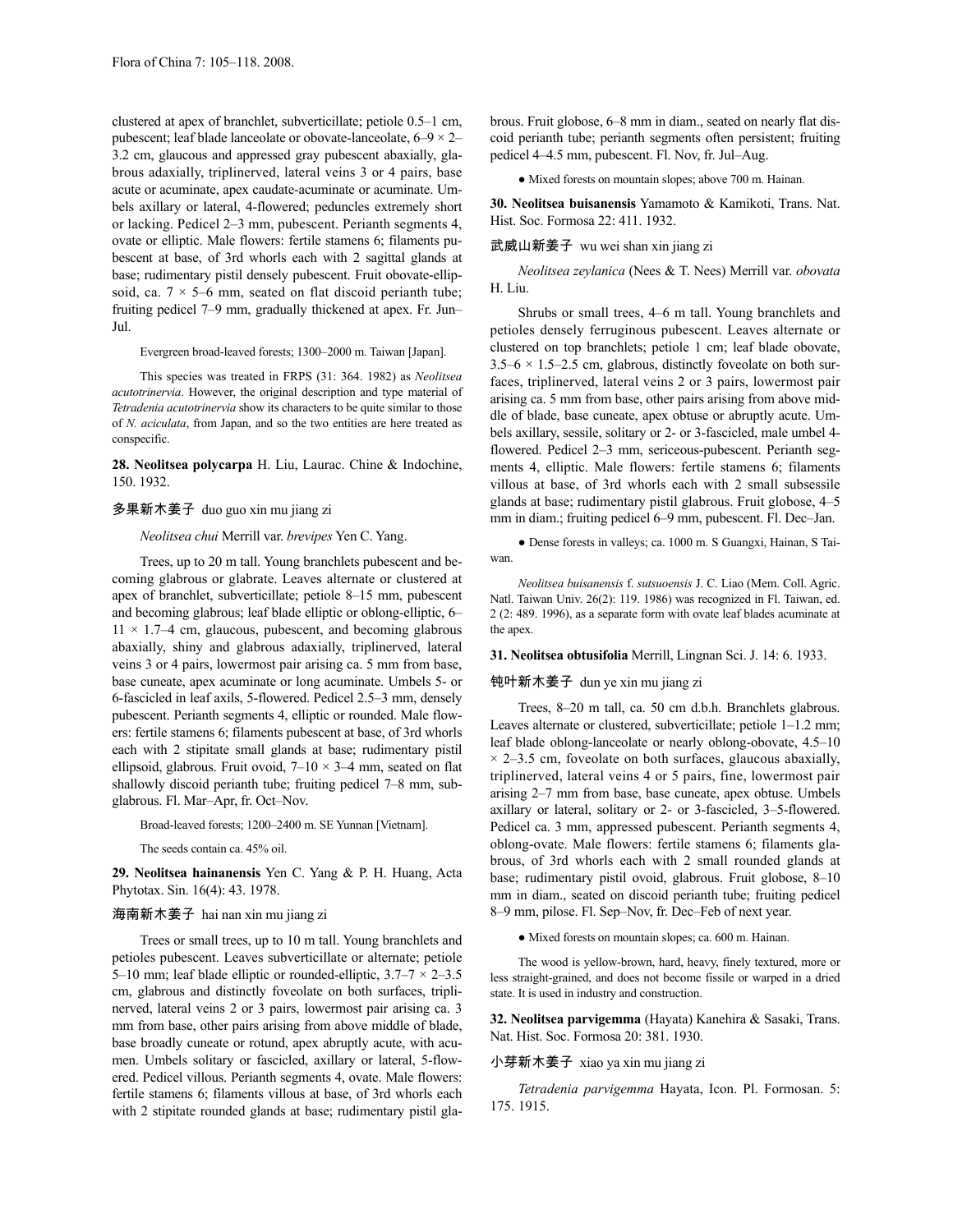Small trees. Branchlets and petioles glabrous. Leaves alternate or clustered, subverticillate; petiole 1.5–2 cm; leaf blade ovate-oblong or obovate-oblong,  $8-9 \times 3.5-4$  cm, distinctly foveolate on both surfaces, glaucous abaxially, triplinerved, lateral veins 3 pairs, lowermost pair arising ca. 5 mm from base, base obtusely rounded or sometimes acute, apex acuminate. Umbels axillary, 5–7-flowered; peduncle extremely short or lacking. Pedicel ca. 2 mm, yellow-brown pubescent. Perianth segments 4, triangular-oblong. Male flowers: fertile stamens 6; filaments pubescent at base, of 3rd whorls each with 2 small stipitate rounded glands at base; rudimentary pistil present; style pubescent. Female flowers: staminodes 1–1.5 mm, pubescent at base; ovary ovoid, glabrous at base. Fl. Feb–Mar.

● Evergreen broad-leaved forests. SC Taiwan.

**33. Neolitsea ovatifolia** Yen C. Yang & P. H. Huang, Acta Phytotax. Sin. 16(4): 44. 1978.

### 卵叶新木姜子 luan ye xin mu jiang zi

*Neolitsea ovatifolia* var. *puberula* Yen C. Yang & P. H. Huang; *N. phanerophlebia* Merrill f. *glabra* H. Liu.

Shrubs. Branchlets glabrous. Leaves alternate or clustered toward apex of branchlet; petiole 8–10(–15) mm, slightly flat, glabrous; leaf blade glaucous abaxially, ovate,  $4-6(-8.5) \times 2-$ 2.5(–4) cm, glabrous and distinctly foveolate on both surfaces, triplinerved, lateral veins 4 or 5 pairs, lowermost pair arising ca. 2 mm from base, other pairs arising from middle or below middle of blade, base obtusely rounded to cuneate, apex acuminate. Umbels solitary or 3- or 4-fascicled, 5-flowered; peduncle very short or lacking. Pedicel sericeous-pubescent. Perianth segments 4, elliptic. Male flowers: fertile stamens 6; filaments glabrous, of 3rd whorls each with 2 sessile rounded small glands at base; rudimentary pistil glabrous; style glabrous. Fruit globose or subglobose, ca. 10 mm in diam., glabrous; fruiting pedicel 5–8 mm, very stout, glabrous. Fr. Aug.

● Sparse forests in valleys. Guangdong, Guangxi, Hainan, SE Yunnan.

**34. Neolitsea ellipsoidea** C. K. Allen, Ann. Missouri Bot. Gard. 25: 428. 1938.

### 香果新木姜子 xiang guo xin mu jiang zi

Trees, up to 30 m tall, ca. 2 m d.b.h. Branchlets glabrous, stout. Leaves alternate or clustered toward apex of branchlet; petiole flat, 2–3 cm, glabrous; leaf blade elliptic or broadly elliptic,  $7-10 \times 2.3-5$  cm, glabrous on both surfaces, glaucous abaxially, triplinerved, lateral veins 2 or 3 pairs, lowermost pair arising ca. 6 mm from base, other pairs arising from above middle of blade, base broadly cuneate, apex shortly acute. Umbels axillary or lateral, solitary or 2-fascicled, 2–5-flowered; peduncle 1–2 mm. Pedicel 3–4 mm, ferruginous pubescent. Perianth segments 4, elliptic, fragrant, ferruginous pubescent outside. Male flowers: fertile stamens 6; filaments pubescent, of 3rd whorls each with 2 reniform glands at base; rudimentary pistil glabrous. Fruit ellipsoid,  $13-18 \times 10-13$  mm, seated on flat discoid perianth tube, black-brown at maturity; fruiting pedicel stout, wrinkled. Fl. Jun–Jul, fr. Oct–Nov, or fl. Oct–Dec, fr. Apr–May of next year.

● Forest margins, roadsides, sparse forests on mountains, mixed forests; 700–1000 m. Hainan.

A record from Guangdong (in Fl. Hainan. 1: 298. 1964) is erroneous.

The wood is light and relatively easy to work; it is used for making furniture, musical instruments, plywood, decorative veneer, etc. The seed core contains ca. 60% oil.

**35. Neolitsea kwangsiensis** H. Liu, Laurac. Chine & Indochine, 146. 1932.

### 广西新木姜子 guang xi xin mu jiang zi

Shrubs or small trees, ca. 5 m tall. Branchlets stout, glabrous. Leaves alternate or clustered toward apex of branchlet; petiole 2.5–4 mm, glabrous; leaf blade broadly ovate, ovate, or ovate-oblong,  $11-20 \times 6.8-13$  cm, glabrous on both surfaces, glaucous abaxially, triplinerved, lowermost lateral veins arising 5–8 mm from base, with 10–13 veinlets at one side near margin, transverse veins prominent on both surfaces, base rotund or attenuate, apex acuminate or obtuse. Umbels 5–8-fascicled, axillary or lateral, pedunculate. Perianth segments 4, ovate. Male flowers: fertile stamens 6; filaments glabrous, of 3rd whorls each with 2 shortly stipitate peltate glands at base; rudimentary pistil glabrous. Fruit globose, 15–16 mm in diam.; fruiting pedicel 6–7 mm, pubescent. Fl. Dec, fr. Aug of next year.

● Roadsides, sparse or dense forests in valleys; 500–1100 m. S Fujian (Nanjing), Guangdong, Guangxi.

**36. Neolitsea chui** Merrill, Lingnan Sci. J. 7: 306. 1931 [*"chuii"*].

鸭公树 ya gong shu

*Neolitsea subfoveolata* Merrill.

Trees, 8–18 m tall, ca. 40 cm d.b.h., glabrous, except for pubescent inflorescence. Leaves alternate or clustered toward apex of branchlet; petiole 2–4 cm; leaf blade elliptic to oblongelliptic or ovate-elliptic,  $8-16 \times 2.7-9$  cm, glaucous abaxially, triplinerved, lateral veins 3–5 pairs, lowermost pair arising 2–5 mm from base, other pairs arising from middle or above middle of blade, base acute, apex acuminate. Umbels axillary or lateral, clustered, 5- or 6-flowered; peduncle very short or lacking. Pedicel 4–5 mm. Perianth segments 4, ovate or oblong. Male flowers: fertile stamens 6; filaments pubescent at base, of 3rd whorls each with 2 reniform glands at base; rudimentary pistil ovoid. Fruit ellipsoid or subglobose, ca.  $10 \times 8$  mm; fruiting pedicel ca. 7 mm, slightly thickened. Fl. Sep–Oct, fr. Dec.

● Sparse forests in valleys or on hills; 500–1400 m. Fujian, Guangdong, Guangxi, Hunan, Jiangxi, SE Yunnan.

The seed core contains ca. 60% oil.

**37. Neolitsea sutchuanensis** Yen C. Yang, J. W. China Border Res. Soc., Ser. B, 15: 82. 1945.

### 四川新木姜子 si chuan xin mu jiang zi

*Neolitsea sutchuanensis* var. *gongshanensis* H. W. Li; *N. sutchuanensis* f. *longipedicellata* Yen C. Yang.

Small trees, up to 10 m tall. Young branchlets glabrous or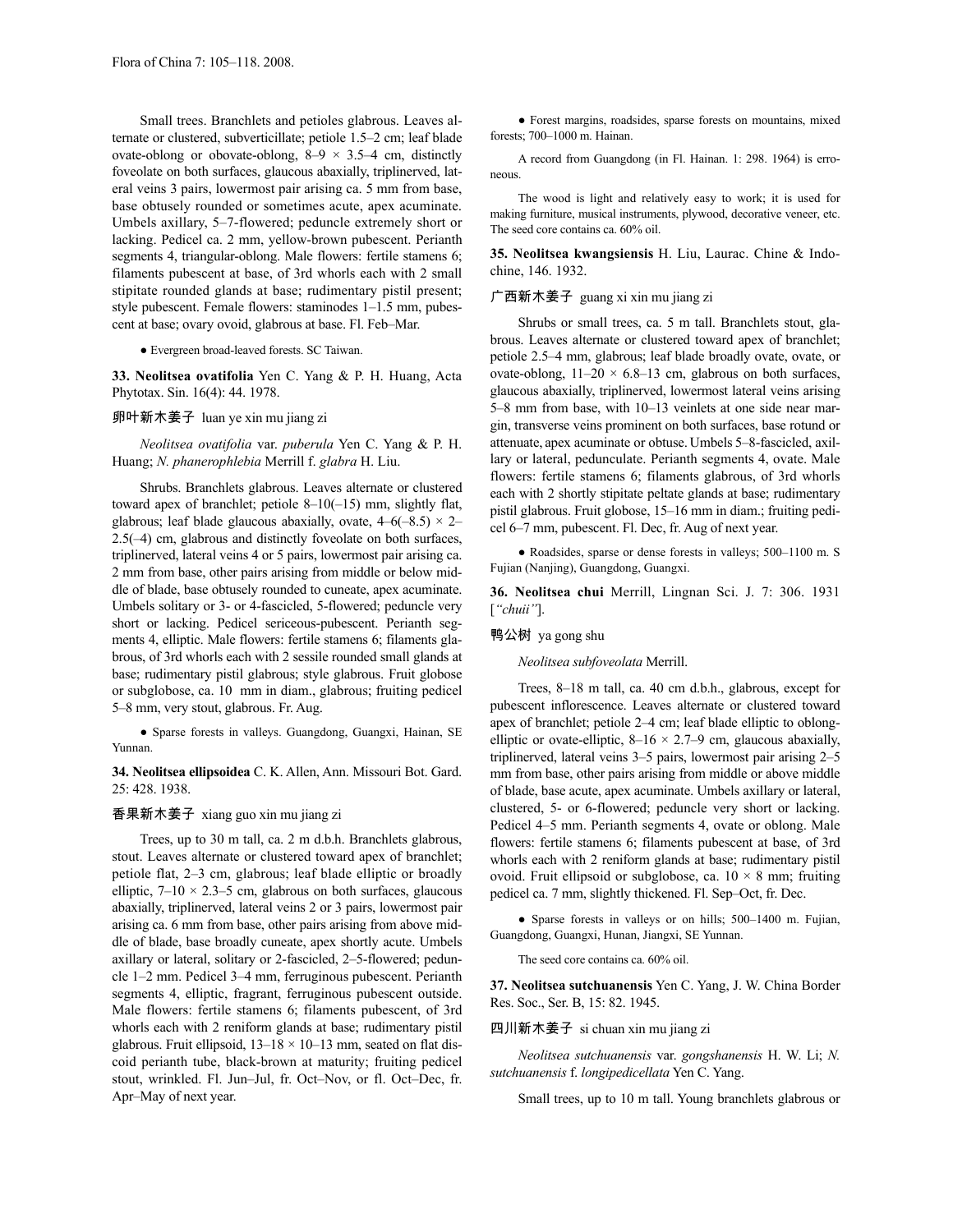sparsely puberulent. Leaves alternate or in clusters of 2–4; petiole 1–2 cm, glabrous or puberulent when young; leaf blade glaucous abaxially, elliptic or ovate-elliptic,  $7.5-13 \times 2.5-4.5$ cm, glabrous on both surfaces or sometimes abaxially  $\pm$  appressed brown-yellow puberulent, triplinerved, lateral veins 3–5 pairs, lowermost pair arising 5–8 mm from base, other pairs arising from above middle of blade, base broadly cuneate or slightly rounded, apex acute or  $\pm$  acuminate. Fruiting inflorescences umbellate, solitary or 2-fascicled; peduncle stout and short, ca. 2 mm, glabrous. Fruits 5 or 6 per inflorescence, ellipsoid,  $5-6(-11) \times 4-5(-9)$  mm, glabrous; fruiting pedicel  $5-15$ mm, thickened at apex, puberulent; perianth tube discoid. Fr. Nov–Dec.

● Dense forests on mountain slopes; 1200–1800 m. Guizhou, SW Hunan (Xinning), Sichuan, Yunnan.

**38. Neolitsea impressa** Yen C. Yang, J. W. China Border Res. Soc., Ser. B, 15: 81. 1945.

## 凹脉新木姜子 ao mai xin mu jiang zi

Shrubs or small trees, ca. 5 m tall. Branchlets glabrous except at top. Leaves alternate or clustered toward apex of branchlet; petiole 5–8 mm, glabrous or puberulent; leaf blade ovate or elliptic-obovate,  $5-9.5 \times 2.4-4$  cm, glabrous on both surfaces, glaucous abaxially, triplinerved, lateral veins 3 or 4 pairs, lowermost pair arising 5–6 mm from base, other pairs arising from middle or below middle of blade, base broadly cuneate or rotund, apex abruptly acute or subcaudate. Umbels 2–4-fascicled, sessile, 5-flowered. Pedicel short, densely pubescent. Perianth segments 4, elliptic. Male flowers: fertile stamens 6; filaments glabrous or pubescent only at base, of 3rd whorls each with 2 stipitate large peach-shaped glands at base; rudimentary pistil glabrous. Fruit ellipsoid or ovoid-ellipsoid, ca. 10  $\times$  6 mm; fruiting pedicel 5–6 mm. Fl. Apr–May, fr. Aug–Sep.

● Mixed forests. Sichuan.

**39. Neolitsea shingningensis** Yen C. Yang & P. H. Huang, Acta Phytotax. Sin. 16(4): 44. 1978.

### 新宁新木姜子 xin ning xin mu jiang zi

Shrubs or small trees, ca. 5 m tall. Branchlets glabrous. Leaves alternate or subverticillate; petiole 1 cm, slightly flat, glabrous; leaf blade ovate or ovate-oblong,  $5-9 \times 1.7-3$  cm, glabrous on both surfaces, triplinerved, lateral veins 2 or 3 pairs, lowermost pair arising 4–6 mm from base, other pairs arising from middle or above middle of blade, with 1 pair of lateral veinlets at one side near margin, ca. 1 mm from base, acutely projecting to middle, base rounded or broadly cuneate, apex shortly caudate or acuminate. Umbels 2-fascicled, lateral, 4-flowered; peduncle ca. 1 mm. Pedicel villous. Perianth segments 4, ovate. Male flowers: fertile stamens 6; filaments pubescent at base, of 3rd whorls each with 2 sessile orbicular glands at base; rudimentary pistil glabrous. Fruit ellipsoid, 6–7  $\times$  ca. 5 mm; fruiting pedicel 5–7 mm, slightly thickened at apex. Fl. Mar–Apr, fr. Sep–Oct.

● Sparse forests on mountain slopes; 1200–1500 m. NE Guizhou (Fanjing Shan), Hunan.

**40. Neolitsea homilantha** C. K. Allen, Ann. Missouri Bot. Gard. 25: 419. 1938.

### 团花新木姜子 tuan hua xin mu jiang zi

Shrubs or small trees. Branchlets glabrous. Leaves clustered toward apex of branchlet, subverticillate or scattered; petiole 7–16 mm, glabrous; leaf blade elliptic,  $4.5-8 \times 2-3.5$  cm, glabrous on both surfaces, triplinerved, lateral veins 4–6 pairs, lowermost pair arising 2–10 mm from base, other pairs arising from middle or below middle of blade, base cuneate or rotund, apex subcaudate-acuminate. Umbels 3–7-fascicled, axillary, 5 flowered; peduncle very short or lacking. Pedicel 2–3 mm, densely pubescent. Perianth segments 4, ovate. Male flowers: fertile stamens 6; filaments pubescent at base, of 3rd whorls each with 2 shortly stipitate rounded-cordate glands at base; rudimentary pistil ca. 1.5 mm, pubescent. Fruit ovoid, ca. 9 × 8 mm; fruiting pedicel 7–9 mm, slightly thickened at apex. Fl. Oct–Nov or Jan–Mar, fr. Oct–Nov.

● Mixed forests in wet ditch sides, thickets on calcareous rock; 1200–2000 m. Xizang, Yunnan.

The fresh leaves contain ca. 0.7% aromatic oil.

**41. Neolitsea purpurascens** Yen C. Yang, J. W. China Border Res. Soc., Ser. B, 15: 81. 1945.

#### 紫新木姜子 zi xin mu jiang zi

*Neolitsea zeylanica* (Nees & T. Nees) Merrill var. *fangii* H. Liu.

Small trees, ca. 7 m tall. Young branchlets ferruginous pubescent and becoming glabrous. Leaves alternate or clustered toward apex of branchlet; petiole 1–1.4 cm, pubescent when young; leaf blade ovate or elliptic,  $4.5-7.4 \times 1.7-3$  cm, glaucous abaxially, triplinerved, lateral veins 3 or 4 pairs, lowermost pair arising 3–4 mm from base, other pairs arising from middle or below middle of blade, base rotund or broadly cuneate, apex caudate. Umbels solitary or fascicled, sessile, male umbel 5 flowered. Pedicel pubescent. Perianth segments 4, ovate. Male flowers: fertile stamens 6; filaments pubescent at base, of 3rd whorls each with 2 shortly stipitate small glands at base; rudimentary pistil ovoid. Fruit obovoid,  $6-7 \times$  ca. 5 mm, black at maturity; fruiting pedicel 6–8 mm, slightly thickened at apex, glabrous. Fl. Apr–May, fr. Aug–Sep.

● Mixed forests; 1500–2000 m. Sichuan.

**42. Neolitsea pingbienensis** Yen C. Yang & P. H. Huang, Acta Phytotax. Sin. 16(4): 45. 1978.

### 屏边新木姜子 ping bian xin mu jiang zi

Shrubs, 1–2 m tall. Branchlets glabrous. Leaves alternate or clustered toward apex of branchlet; petiole 8–12 mm, pubescent; leaf blade elliptic or ovate-elliptic, 5–9 × 2.2–4 cm, glabrous on both surfaces, slightly glaucous abaxially when old, triplinerved, lateral veins 4 or 5 pairs, lowermost pair arising 5 mm from base, extending over ca. 2/3 of leaf, other pairs arising from above middle of blade, base slightly roundedobtuse, apex acuminate or acute. Umbels 1 or 2, axillary or lateral, female umbel 5-flowered; peduncle extremely short or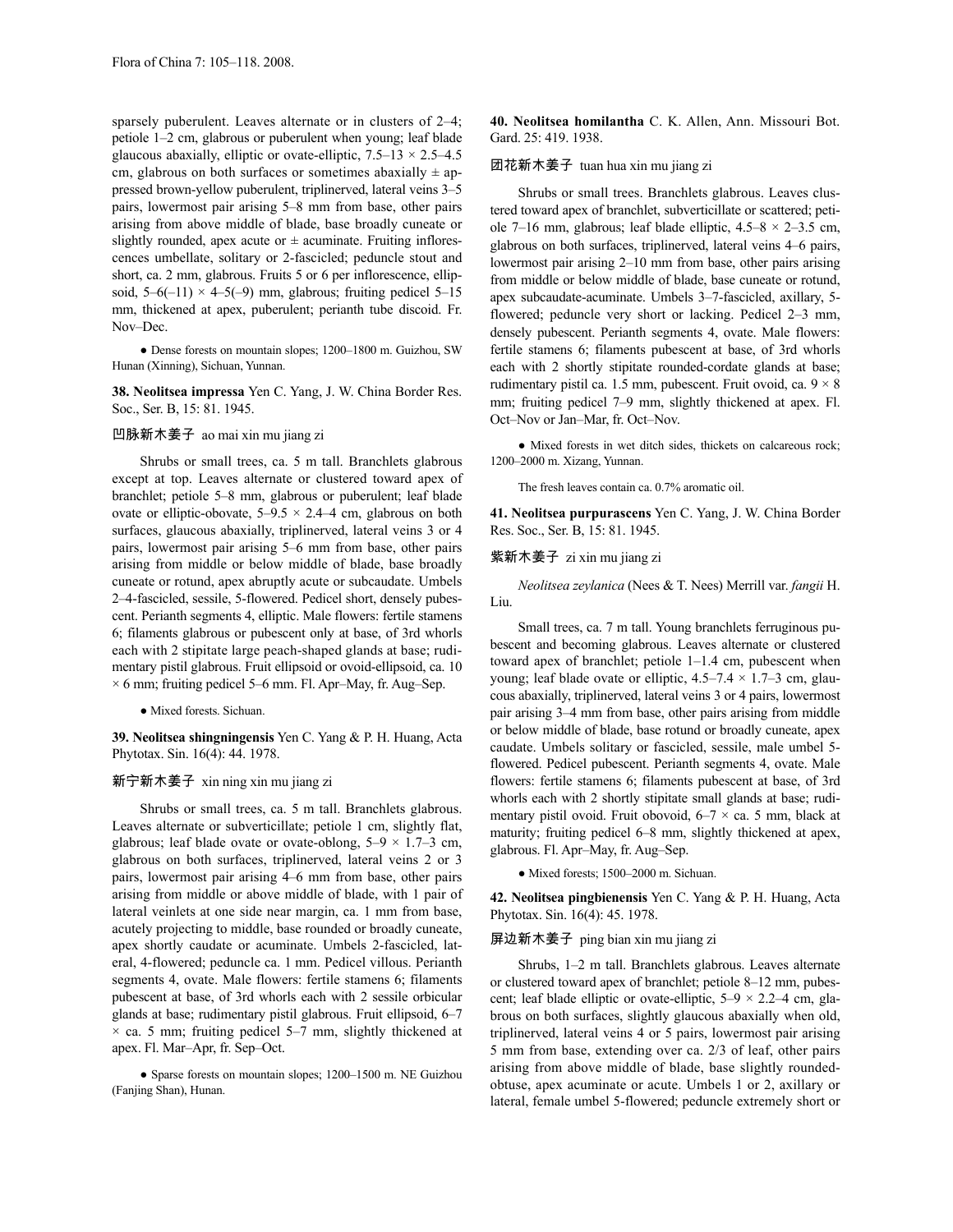lacking. Pedicel 2–3 mm. Perianth segments 4, yellow, elliptic. Female flowers: staminodes 6; filaments covered with sericeous pubescence, of 3rd whorls each with 2 stipitate peltate glands at base; ovary ovoid, densely gray-yellow sericeous at apex; style ca. 1 mm; stigma capitate. Fl. Apr–May.

● Moist dense forests; 1800–1900 m. SE Yunnan.

**43. Neolitsea konishii** (Hayata) Kanehira & Sasaki, Trans. Nat. Hist. Soc. Formosa 20: 381. 1930.

### 五掌楠 wu zhang nan

*Litsea konishii* Hayata, J. Coll. Sci. Imp. Univ. Tokyo 30(1): 248. 1911; *Tetradenia konishii* (Hayata) Hayata.

Large trees, ca. 80 cm d.b.h. Bark brown, smooth. Branchlets glabrous. Leaves alternate or clustered toward apex of branchlet, subverticillate; petiole ca. 1 cm; leaf blade lanceolate or oblong,  $10-15 \times 3-4$  cm, glaucous, appressed pubescent when young, and becoming glabrous abaxially, glabrous adaxially, triplinerved, lateral veins 3 pairs, lowermost pair arising 3– 5 mm from base, base cuneate, apex abruptly acuminate. Umbels numerous, axillary or lateral, 5- or 6-flowered. Male pedicel ca. 4 mm, pubescent. Perianth segments 4, ovate-lanceolate. Male flowers: fertile stamens 6, exserted; filaments pubescent at base, of 3rd whorls each with 2 stipitate glands at base; rudimentary pistil lacking. Fruit ovoid, ca.  $1.5 \times 1.2$  cm, black at maturity. Fl. Apr–May, fr. Sep–Oct.

Evergreen broad-leaved forests; ca. 1500 m. Taiwan [Japan].

The wood is used for construction and furniture-making.

**44. Neolitsea daibuensis** Kamikoti, Trans. Nat. Hist. Soc. Formosa 22: 411. 1932.

### 大武山新木姜子 da wu shan xin mu jiang zi

Trees. Branchlets glabrous. Leaves alternate or clustered at apex of branchlet; petiole glabrous; leaf blade ovate or ovatelanceolate,  $4.5-6.5 \times 1.5-2.5$  cm, glabrous on both surfaces, glaucous abaxially, triplinerved, lateral veins 2 or 3 pairs, at angle of 30° from midrib, extending toward leaf apex, base obtuse or obtuse-cuneate, apex acuminate. Umbels axillary, sessile, 3–5-flowered. Male perianth tube short, segments 4, narrowly ovate, ciliate. Male flowers: fertile stamens 6; filaments pilose at base, of 3rd whorls each with 2 shortly stipitate large glands at base; rudimentary pistil ellipsoid-globose, covered with pubescence. Female flowers and fruit not seen.

● Broad-leaved forests on mountains. S Taiwan.

**45. Neolitsea hiiranensis** T. S. Liu & J. C. Liao, Quart. J. Taiwan. Mus. 24: 409. 1971.

### 南仁山新木姜子 nan ren shan xin mu jiang zi

Small trees. Young branchlets and petioles glabrous. Leaves clustered at apex of branchlet; petiole 6–10 mm; leaf blade oblong,  $3.5-6 \times 1.3-2.3$  cm, glabrous on both surfaces, glaucous abaxially, triplinerved, lateral veins 2 or 3 pairs, base obtuse to acute, apex obtuse. Pedicels ca. 3 mm. Perianth tube densely hispid; segments 4, oblong, 2.5–3 mm, apex obtuse or acute, ciliate. Male flowers: fertile stamens 6; filaments pilose at base, of 3rd whorls each with 2 glands at base; rudimentary pistil cylindric. Female flowers: staminodes 6, of 1st and 2nd whorls linear-clavate, hispid, of 3rd whorls sagittate, each with 2 glands at base; ovary ellipsoid, glabrous; style hispid. Fruit ovoid, glabrous.

● S Taiwan.